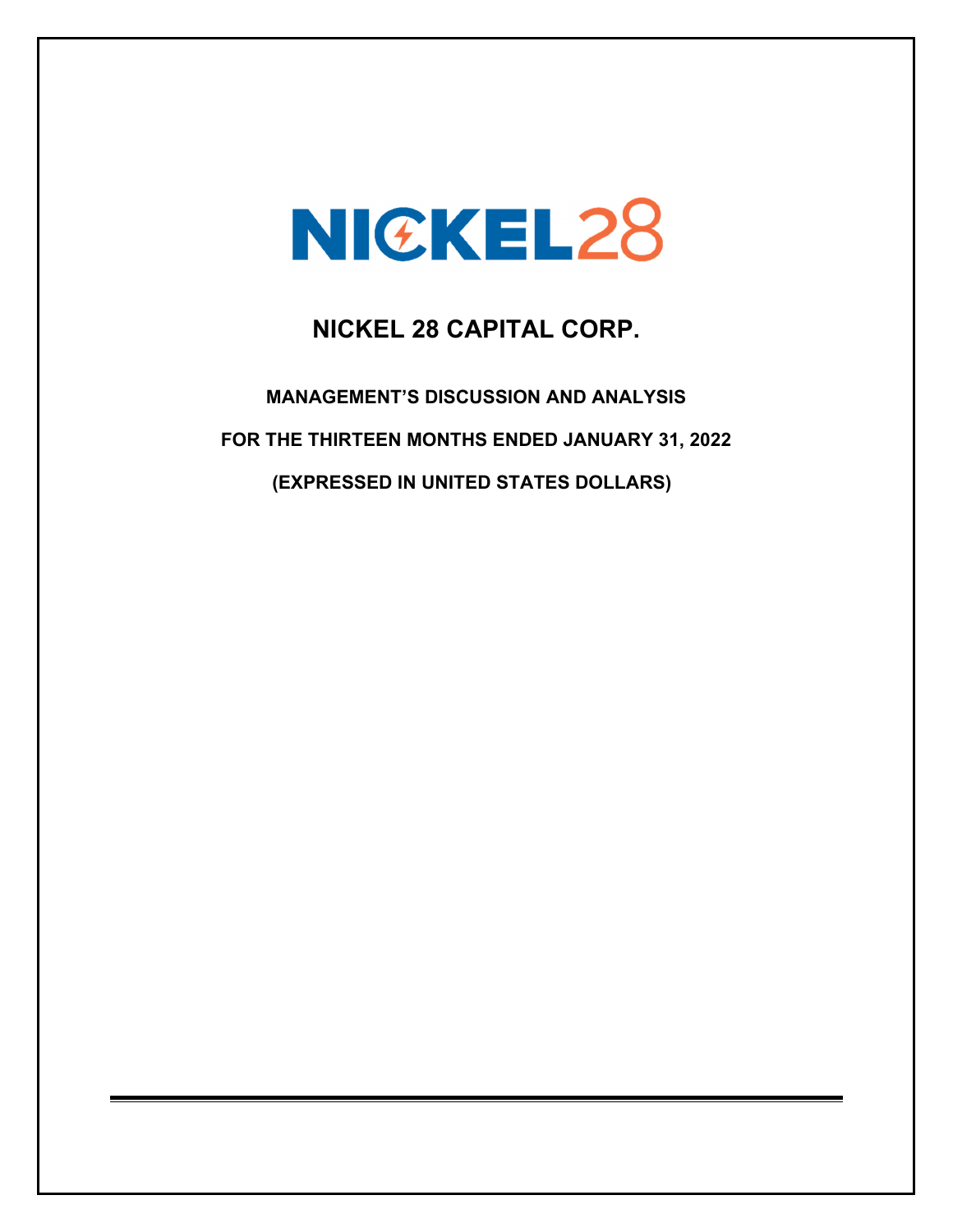## **Introduction**

The following Management's Discussion & Analysis ("MD&A") of the financial condition and results of the operations of Nickel 28 Capital Corp. (formerly Conic Metals Corp.) (the "Company" or "Nickel 28") constitutes management's review of the factors that affected the Company's financial and operating performance for the thirteen months ended January 31, 2022. This MD&A was written to comply with the requirements of National Instrument 51-102 – Continuous Disclosure Obligations. This discussion should be read in conjunction with the audited consolidated financial statements of the Company for the thirteen months ended January 31, 2022 and the twelve months ended December 31, 2020, together with the notes thereto. Results are reported in United States dollars, unless otherwise noted. The Company's consolidated financial statements and the financial information contained in this MD&A, unless otherwise indicated, are prepared in accordance with International Financial Reporting Standards ("IFRS") as issued by the International Accounting Standards Board ("IASB") and interpretations of the IFRS Interpretations Committee. Information contained herein is presented as of May 31, 2022, unless otherwise indicated.

For the purposes of preparing this MD&A, management, in conjunction with the Board of Directors (the "**Board**"), considers the materiality of information. Information is considered material if: (i) such information results in, or would reasonably be expected to result in, a significant change in the market price or value of Nickel 28's common shares; (ii) there is a substantial likelihood that a reasonable investor would consider it important in making an investment decision; or (iii) it would significantly alter the total mix of information available to investors. Management, in conjunction with the Board, evaluates materiality with reference to all relevant circumstances, including potential market sensitivity.

Information about the Company and its operations can be obtained from the offices of the Company or on the System for Electronic Documents Analysis and Retrieval ("**SEDAR**") and is available for review under the Company's profile on the SEDAR website (**www.sedar.com**).

## **Covid19**

Since the beginning of 2020, the outbreak of the novel strain of coronavirus known as "Covid19" has resulted in governments worldwide enacting emergency measures to combat the spread of the virus. These measures, which include the implementation of travel bans, self-imposed quarantine periods and social distancing, have caused material disruption to businesses globally resulting in an economic slowdown. Global equity markets have experienced significant volatility. Governments and central banks have reacted with significant monetary and fiscal interventions designed to stabilize economic conditions. In addition, at the Company's joint-venture Ramu mine, Ramu NiCo Management (MCC) Limited ("**MCC Ramu**") has implemented several measures to limit the potential spread of Covid19. Papua New Guinea had 44,425 reported cases of Covid19 in the country, and the government is reporting that all but 19 cases have fully recovered with 651 deaths in the country. The duration and impact of the Covid19 pandemic is unknown at this time, as is the efficacy of the government and central bank interventions. It is not possible to reliably estimate the length and severity of these developments and the impact on the financial results and condition of the Company and its subsidiaries in future periods.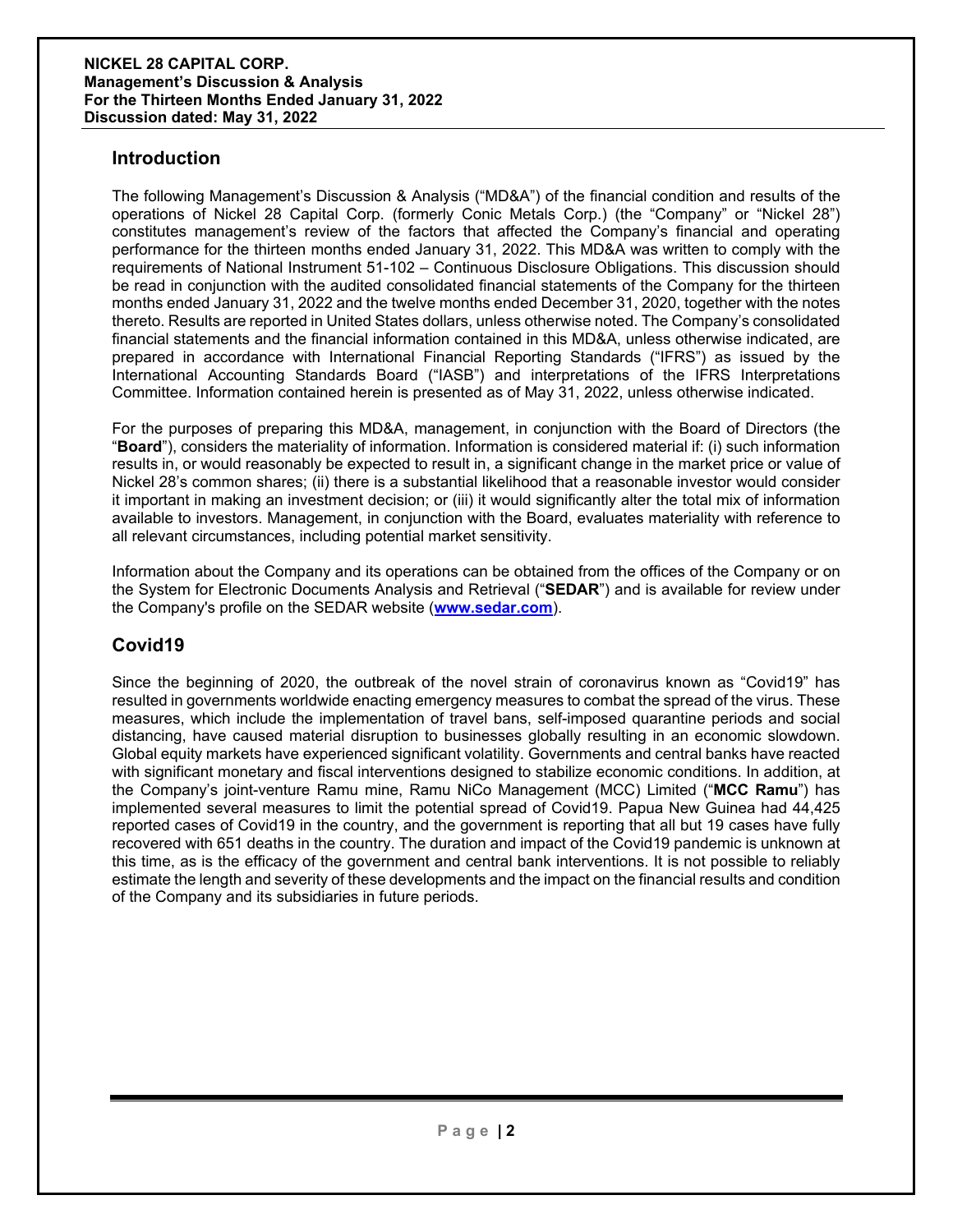## **Description of Business**

Nickel 28 was incorporated pursuant to the Business Corporations Act (British Columbia) on June 25, 2019, as "Nickel 28 Capital Corp." and changed its name to "Conic Metals Corp." on October 21, 2019 and then back to "Nickel 28 Capital Corp." on March 10, 2021. The head office is located at 4 King Street West, Suite 401, Toronto, Ontario, Canada. The registered office of the Company is 666 Burrard Street, Suite 1700, Vancouver, British Columbia, Canada.

Nickel 28 is a base metals company offering direct exposure to nickel and cobalt, both being critical elements of electric vehicles and energy storage systems. Nickel 28 holds an 8.56% joint-venture interest in the producing, long-life and world-class Ramu Nickel-Cobalt Operation located in Papua New Guinea which provides Nickel 28 with significant attributable nickel and cobalt production. In addition, Nickel 28 manages a portfolio of thirteen nickel and cobalt royalties in Canada, Australia and Papua New Guinea on eleven exploration stage projects and two advanced / development stage projects. Nickel 28 intends to invest in a battery metals-focused portfolio of streams, royalties and direct interests in mineral properties containing battery metals.

On November 15, 2019, the Company commenced trading on the TSX Venture Exchange under the symbol "NKL".

## **Company Highlights**

Effective July 1, 2021, and in conjunction with the completion of the Ramu mine's audit for the half year ended June 30, 2021, the Company received notice from MCC Ramu that it had fully repaid all principal and interest related to its non-recourse Operating Debt. As a result of this repayment, the Company is entitled to 35% of its share of operating surpluses, and on October 10, 2021, the Company received a cash distribution of \$3,183,137 for the first half of the year's operating surplus.

On January 26, 2021, the Company announced that in its continued efforts to reach out to European based investors it had listed on the Frankfurt Stock Exchange ("**FSE**") under the symbol 3JC0. The Company will maintain its primary listing on the TSX Venture Exchange ("**NKL**").

On March 8, 2021, the Company announced that, effective at the open of trading on March 10, 2021, it would formally change its name back to Nickel 28 Capital Corp. The Company's trading symbol remained unchanged as "NKL" and the new CUSIP number is 65401N107. Common share certificates bearing the previous company name "Conic Metals Corp." continue to be valid in the settlement of trades in common shares. There was no consolidation or change in the share capital of the Company and shareholders were not required to transfer existing share certificates into the new name.

On March 15, 2021, Nickel 28 purchased 52,500 carbon offsets on the Verra Registry. The carbon credits offset Nickel 28's 2021 attributable greenhouse gas (GHG) emissions from the Ramu integrated nickelcobalt mine and refinery. The Company believes it made it the mining industry's first carbon neutral refined nickel-cobalt producer.

On May 27, 2021, the Company announced a normal course issuer bid ("**NCIB**") to repurchase its common shares, which was approved by the TSX Venture Exchange on July 2, 2021. In connection with the NCIB, the Company may repurchase up to 7,478,209 its outstanding common shares. During the thirteen months ended January 31, 2022, the Company repurchased 502,500 common shares at a total cost of \$383,556.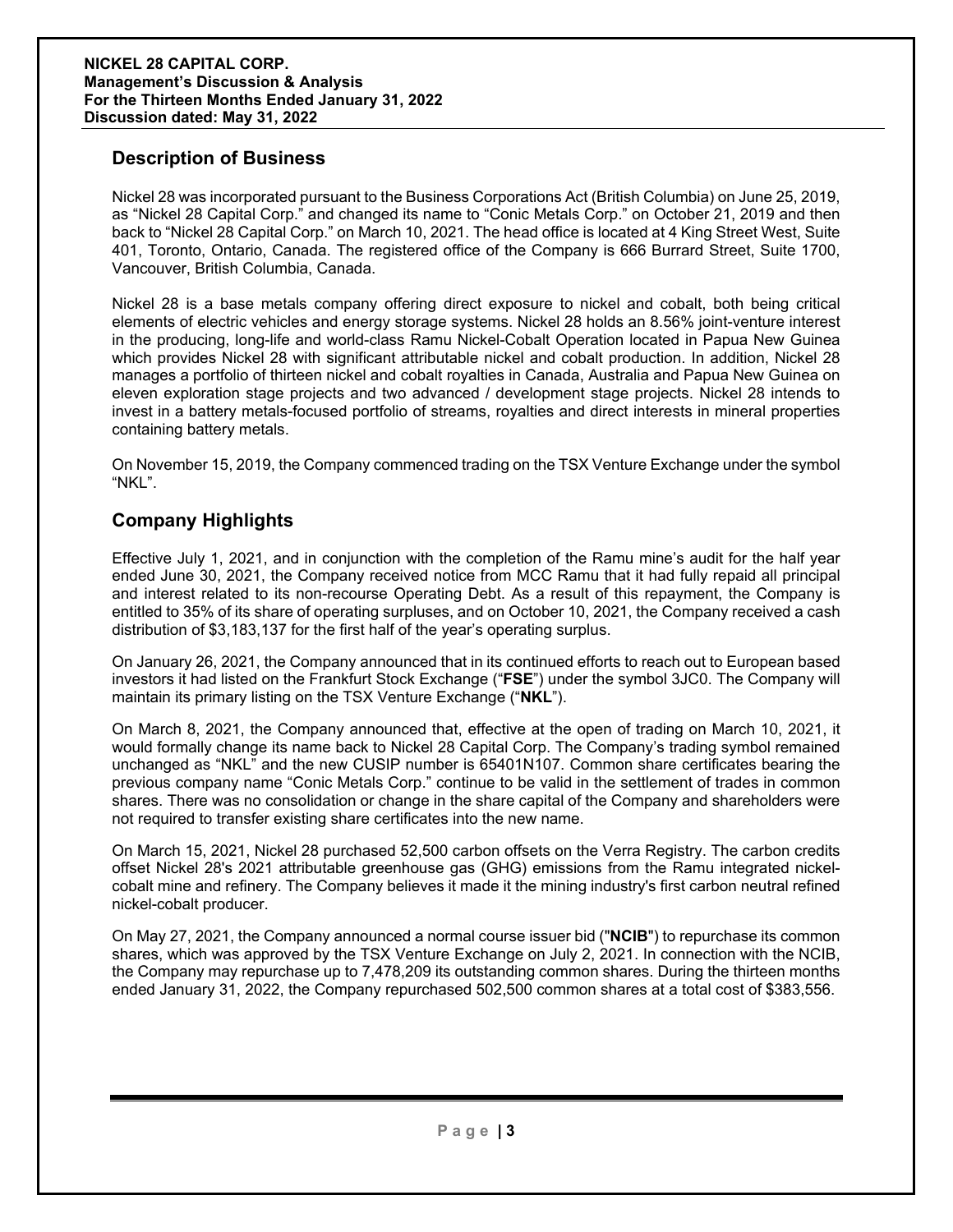On September 16, 2021, at the Annual General and Special Meeting, the shareholders of the Company approved:

- (i) the election of four (4) directors, being Justin Cochrane, Anthony Milewski, Maurice Swan and Philip Williams;
- (ii) the re-appointment of Baker Tilly WM LLP as auditor and authorized the directors to fix their remuneration; and
- (iii) the approval of the Omnibus Long-Term Incentive Plan.

On December 8, 2021, the Company granted an aggregate of 1,900,000 stock options and 3,300,000 restricted share units ("RSUs") to certain directors, officers, advisers and consultants.

Effective January 1, 2022, and in conjunction with the completion of the Ramu mine's audit for the half year ended December 31, 2021, the Company received notice from MCC Ramu that the Company is entitled to 35% of its share of operating surpluses, and on April 29, 2022, the Company received a cash distribution of \$3,462,576 for the second half of the year's operating surplus.

## **Overview and Plan of Operations**

Nickel 28 is an innovative battery metals investment vehicle offering exposure to nickel and cobalt, materials integral to key technologies of the electric vehicle ("**EV**") and energy storage systems ("**ESS**") markets. The Company's strategy is to build a battery metals supply chain to meet current and future demand by financing or otherwise obtaining exposure to nickel-cobalt production in geopolitically secure mining jurisdictions through the acquisition of metals streams, royalties, and direct interests.

The Company applies a disciplined investing and operating approach to execute its business plan and enhance its exposure to nickel and cobalt through the acquisition of new or existing streams and royalties in producing mines, development projects and exploration properties located in conflict-free jurisdictions. Nickel 28's primary focus is on streaming opportunities that could provide shareholders near-term cash flow, and royalties on production and exploration-stage nickel and/or cobalt properties that could provide longer-term optionality on the price of nickel and cobalt. In the future, Nickel 28 may consider acquisitions of streams, royalties, or direct interests in other minerals properties. The Company intends to fund working capital through existing cash on hand and cash flow generated from its joint venture interest in the Ramu Nickel Mine.

#### **Ramu Nickel Mine**

#### *Operating Results*

Nickel 28 holds an 8.56% joint venture interest in the producing Ramu Nickel Mine ("**Ramu Mine**"), a longlife, low-cost nickel-cobalt operation located 75km west of the provincial capital of Madang on the north coast of Papua New Guinea ("**PNG**"). The Ramu Mine was financed, constructed, and commissioned in 2012, by majority-owner and operator Metallurgical Corporation of China Limited ("**MCC**"), for US\$2.1 billion which, at the time, was China's largest overseas mining investment.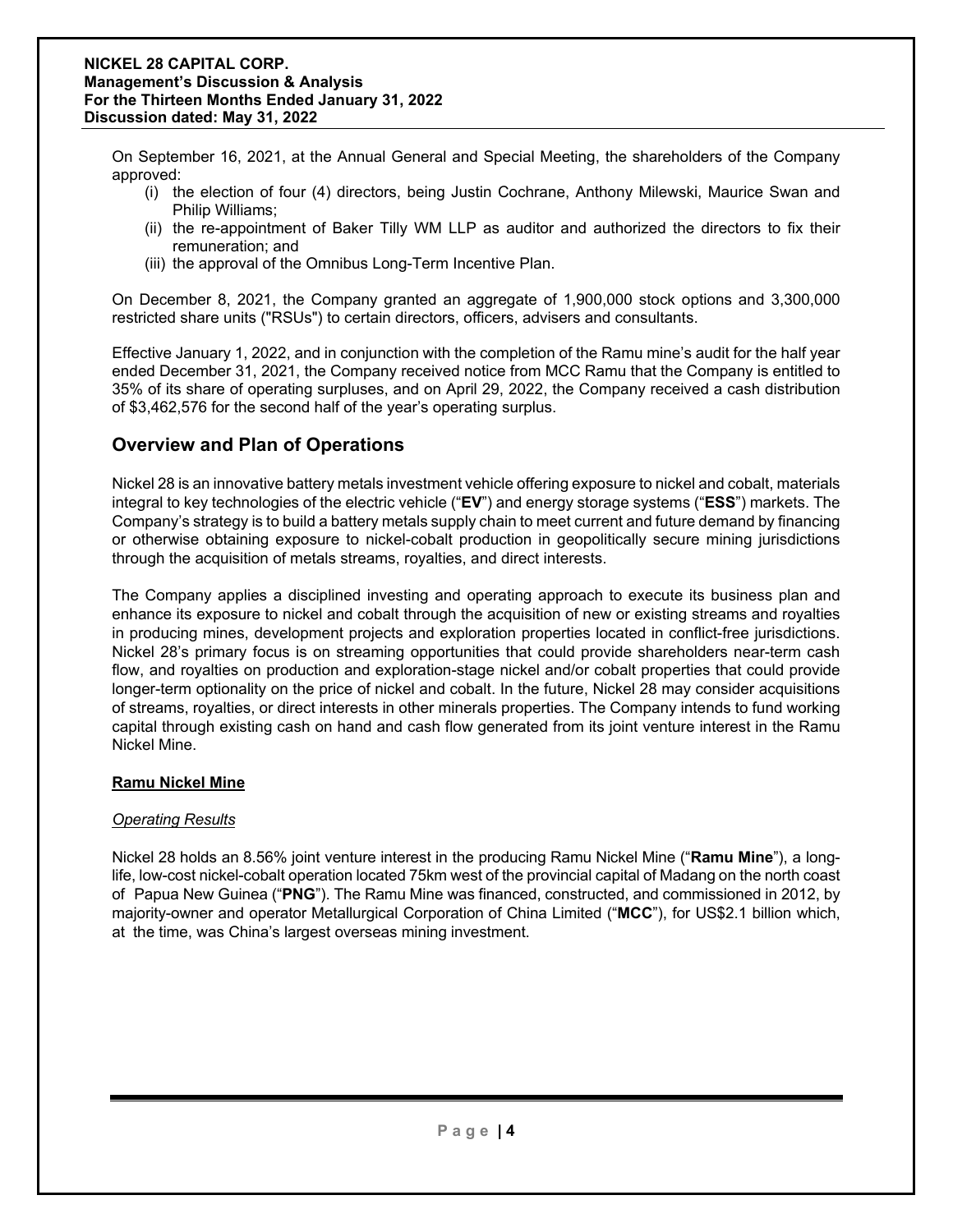The Ramu Mine, which has operated at or exceeded design production capacity for the fifth consecutive year, produced 31,594 tonnes of nickel in mixed hydroxide precipitate ("**MHP**") for the 12 months to December 31, 2021. Annual cobalt production for the project for the year was 2,953 tonnes. Nickel production at Ramu is expected to be between 31,000-32,000 tonnes in 2022.



 <sup>\*</sup> Totals may not equal due to rounding.

For the fourth quarter ended December 31, 2021, Ramu produced 6,368 tonnes of nickel and 579 tonnes of cobalt, which is below fourth quarter results in the previous two years due to an unplanned outage in the fourth quarter due to the pandemic. The mine site paused production and operations for two weeks to protect its employees against the rising spread of the Covid-19 virus.



The Ramu Mine, which continues to remain one of the lowest cost integrated nickel mines in the world, recorded the following actual cash costs, net of byproduct credit, for the last nine quarters along with relative nickel pricing for the period.



\* Cash costs are actual operating costs to produce one pound of contained nickel in MHP. Byproduct credits include cobalt and chromium.

**Page | 5**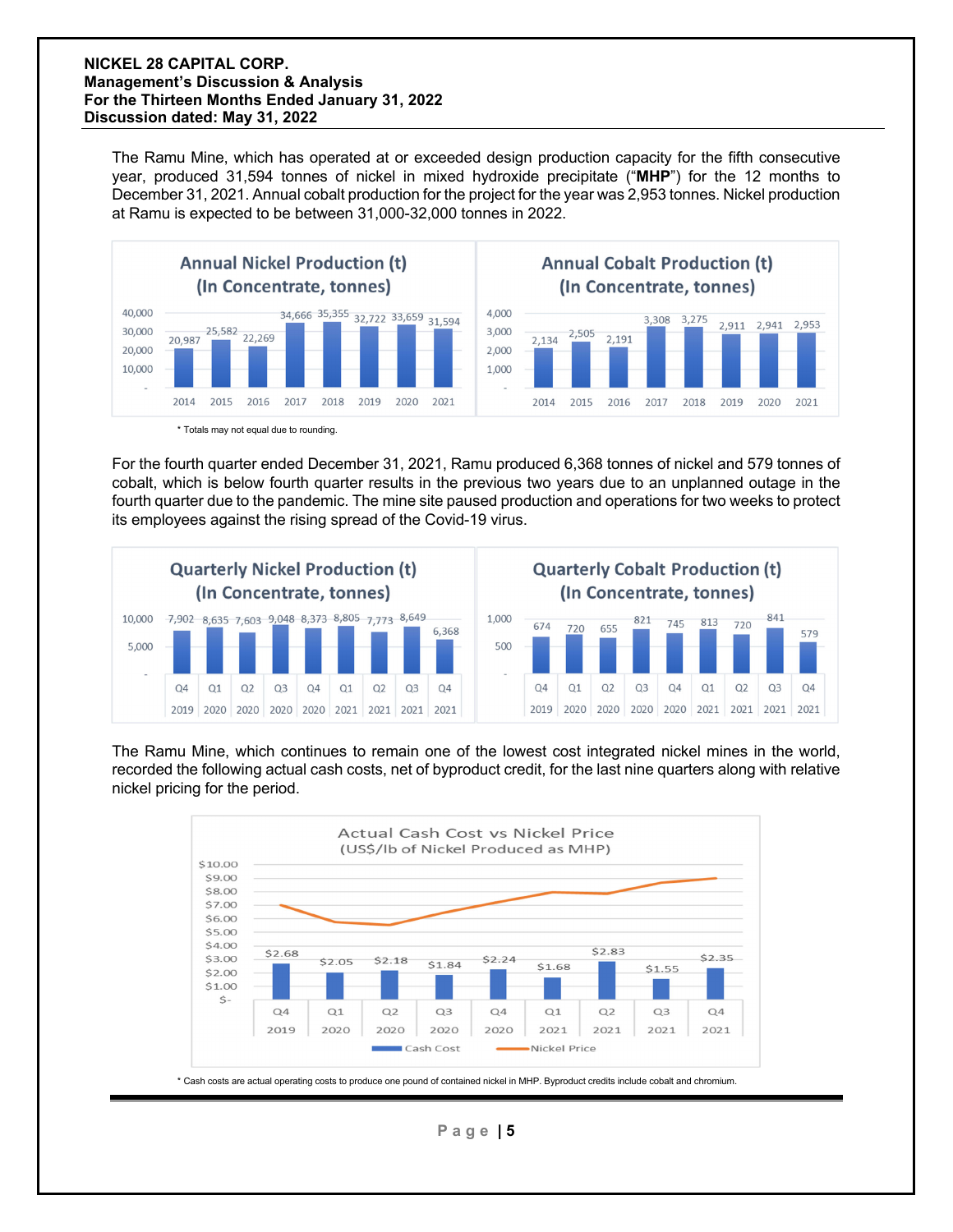Actual cash costs of \$2.35 per pound of nickel produced in Q4 2021 were approximately 5% higher than Q4 in 2020 reflecting the decreased nickel production in Q4, increased input commodities prices such as sulphur and fuel oil and partially offset by increased byproduct credits primarily due to higher cobalt prices. Cash costs for twelve months ending December 31, 2021, were \$2.06 per pound of nickel produced consistent with \$2.07 per pound for the twelve months ending December 31, 2020. According to Wood Mackenzie, Ramu remains one of the lowest-cost nickel producers consistently ranking in the bottom quartile of the global cash cost curve.

In addition to Ramu's strong production performance and low cost of production, on February 9, 2021, the Company announced that it had completed an independent analysis on greenhouse gas ("**GHG**") intensity for the Ramu nickel-cobalt operation, confirming the operation is one of the lower GHG emitters in the nickel industry. Ramu's average GHG intensity has been calculated at 15.6 tonnes of carbon dioxide equivalent per tonne of nickel (15.6 tCO2e/t Ni) in mixed hydroxide product. This compares favourably to a nickel industry average GHG intensity of 36.6 tCO2e/t Ni as calculated by Wood Mackenzie.

#### *Joint Venture Debt*

As part of the Joint Venture Agreement with MCC Ramu, MCC Ramu provided financing for construction and development of the Ramu Mine. This resulted in borrowing, on a non-recourse basis, to finance the original construction of the mine ("**Construction Debt**") and borrowing an additional amount, on a nonrecourse basis, to finance the ramp up and early operating expenses of the mine ("**Operating Debt**"). As part of the agreement, the Construction Debt and Operating Debt are to be repaid out of the Company's share of the Ramu Mine's operating surpluses (sales revenue less operating costs and ongoing capital expenditure).

Effective July 1, 2021, the Company fully repaid its non-recourse Operating Debt and related interest to MCC Ramu, which triggered a cashflow event for the Company. Now that the Operating Debt is repaid, the Company will receive a cash distribution of 35% of its attributable share of the operating surpluses, with the remaining 65% used to repay the remaining non-recourse Construction Debt and related interest. Furthermore, once the Company's non-recourse Construction Debt is repaid, the Company's participatory share of the Ramu Nickel Mine will automatically increase from 8.56% to 11.3% and the Company will begin receiving 100% of its share of operating surpluses on a monthly basis. Additionally, when the Company has repaid the Construction Debt, the Company will have the option to purchase an additional 9.25% interest in the Ramu Mine at market value, which if exercised would take the Company's interest to 20.55%.

These borrowings represent the Company's 8.56% share of principal repayments (capped to a specified development threshold of \$2.1 billion) and interest repayments made by MCC Ramu to third party lenders on behalf of the Company, plus any accumulated interest charged by MCC Ramu. The amount classified as current represents that portion of the loan estimated to become repayable within 12 months. The borrowings, under the Construction Debt, bear an interest rate of 5.05% annually.

At January 31, 2022, the non-recourse debt balances consisted of the following:

|                                | Current<br><b>Portion*</b> | Long-term<br><b>Portion</b> | Total        |
|--------------------------------|----------------------------|-----------------------------|--------------|
| Non-recourse construction debt | \$12,861,000               | \$60,537,024                | \$73,398,024 |

\* The amount classified as current represents the portion of the loan estimated to become repayable within 12 months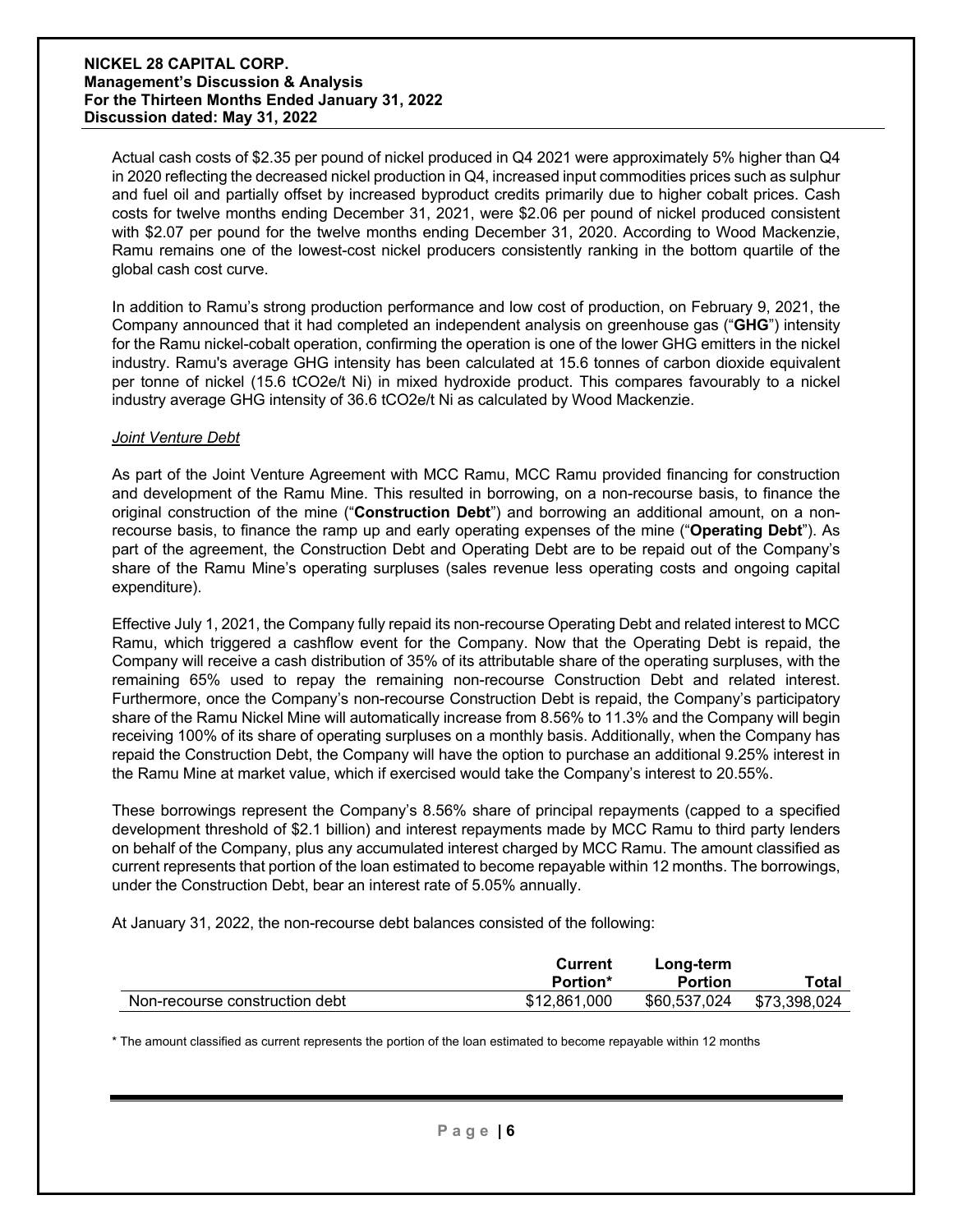The continuity schedule of the non-recourse debt balance between Operating Debt and construction dept is as follows:

|                    | Interest (\$)  | <b>Operating Debt</b><br>Repayment (\$) | Balance (\$) | Interest (\$) | <b>Construction</b><br>Debt<br>Repayment (\$) | <b>Balance</b><br>$($ \$) | <b>Total Loans</b><br>Balance (\$) |
|--------------------|----------------|-----------------------------------------|--------------|---------------|-----------------------------------------------|---------------------------|------------------------------------|
| June 30, 2018      | 1,161,307      | (3,940,854)                             | 42,731,297   | 1,791,580     |                                               | 72,002,405                | 114,733,702                        |
| December 31, 2018  | 1,090,381      |                                         | 43,821,678   | 1,837,296     |                                               | 73,839,701                | 117,661,379                        |
| June 30, 2019      | 1,118,204      |                                         | 44,939,882   | 1,884,179     |                                               | 75,723,880                | 120,663,762                        |
| December 31, 2019  | 1,146,738      |                                         | 46,086,620   | 1,932,257     |                                               | 77,656,137                | 123,742,757                        |
| June 30, 2020      | 722,554        | (17,770,206)                            | 29,038,968   | 1,981,563     |                                               | 79,637,700                | 108,676,668                        |
| December 31, 2020  | 632,134        | (4, 287, 385)                           | 25,383,717   | 2,032,010     | $\blacksquare$                                | 81,669,710                | 107,053,427                        |
| March 31, 2021     | 126,377        | (15,415,529) *                          | 10,094,565   | 1,035,500     | $\blacksquare$                                | 82,705,210                | 92,799,775                         |
| June 30, 2021      | 127,539        |                                         | 10,222,104   | 1,048,597     |                                               | 83,753,807                | 93,975,911                         |
| September 30, 2021 | $\blacksquare$ | (10,222,104) **                         | 0            | 1,112,800     | $(5,911,540)$ **                              | 78,955,067                | 78,955,067                         |
| January 31, 2022   |                |                                         | 0            | 873,699       | $(6,430,742)$ ***                             | 73,398,024                | 73,398,024                         |

The non-recourse debt repayment of \$15,415,529 made during the quarter ended March 31, 2021, represents the operating surplus generated at Ramu and attributable to the Company for the 6-month period ended December 31, 2020.

- The non-recourse debt repayments of \$10,222,104 and \$5,911,540 made during the quarter ended September 30, 2021, represents the debt-portion of the attributable operating surplus generated at Ramu for the 6-month period ended June 30, 2021. The Company's total attributable operating surplus for the 6-month period ended June 30, 2021, was \$19,316,781, with the remaining \$3,183,137 received by the Company as a cash distribution.
- \*\*\* The non-recourse debt repayment of \$6,430,742 made on January 1, 2022, represents the debt-portion of the attributable operating surplus generated at Ramu and attributable to the Company for the 6-month period ended December 31, 2021.

## *Royalty and Streaming*

The Company holds a material portfolio of royalties. Streaming and royalty opportunities will continue to be the Company's primary focus that could potentially provide the Company with material near-term cash flow, exposure to long life and low-cost operating mines and direct leverage to the nickel and cobalt price with exploration and production upside. The Company believes its current portfolio of thirteen royalties provide shareholders with long-term optionality on the price of nickel and cobalt. Investors are cautioned that in respect of the Company's thirteen royalties, there is no guarantee that (i) the applicable mineral properties will ever be placed into production or (ii) that material quantities of cobalt or nickel will be contained in product extracted from the property.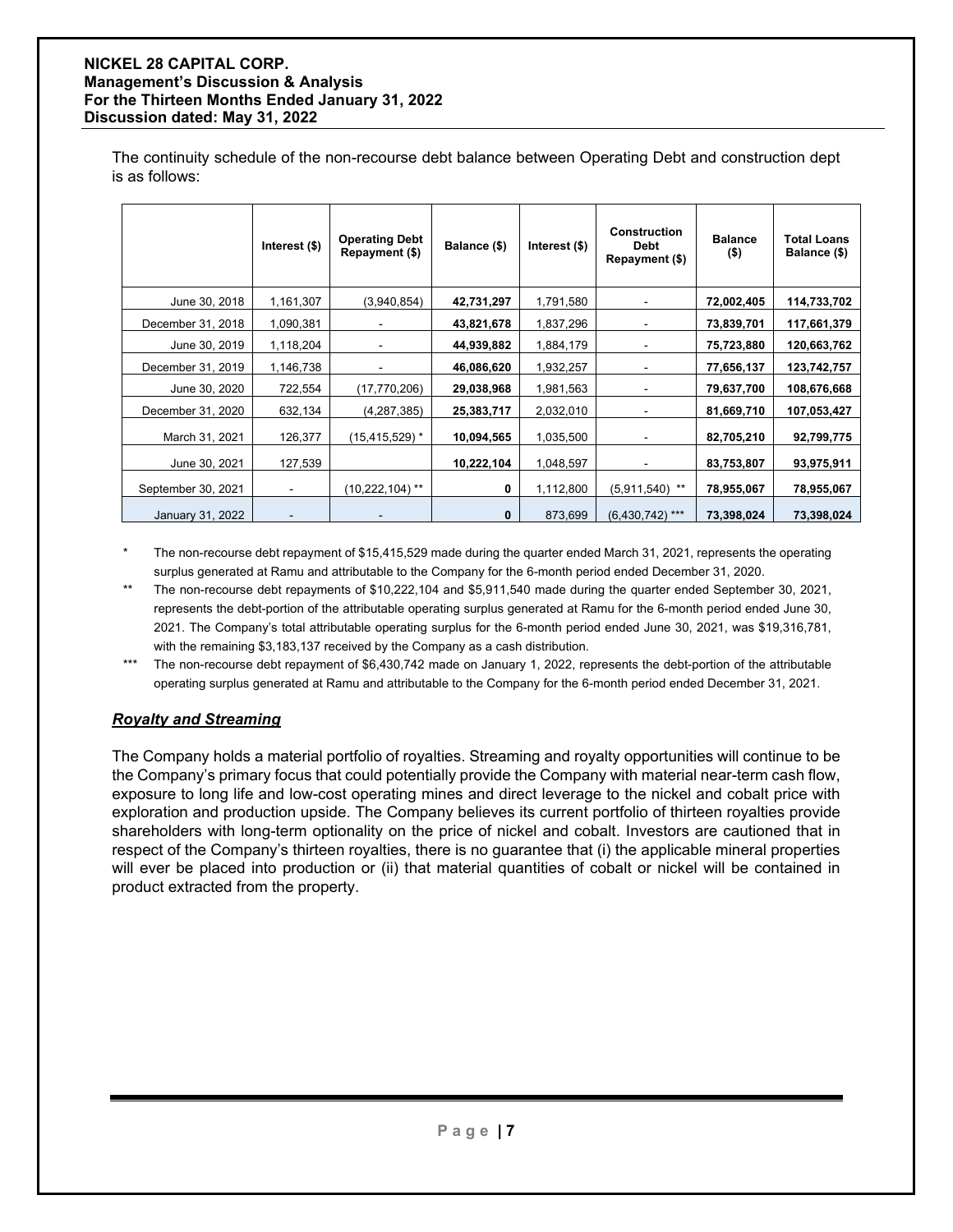#### **Current Royalties**

As at the date of this MD&A, the Company's royalties consisted of the following:

| <b>Royalty Name</b>                      | Owner                                            | <b>Property Location</b> | <b>Stage</b>             | Primary<br>Metal(s) | <b>Royalty</b><br>Type and % | <b>Stream</b><br><b>ROFR</b> |
|------------------------------------------|--------------------------------------------------|--------------------------|--------------------------|---------------------|------------------------------|------------------------------|
| Dumont <sup>(1)</sup>                    | <b>Waterton Global</b><br>Res. Mgmt              | Quebec                   | Construction<br>Ready    | Ni-Co               | 1.75%<br><b>NSR</b>          | No                           |
| Turnagain <sup>(2)</sup>                 | Giga Metals<br>Corporation                       | <b>British Columbia</b>  | Exploration              | Ni-Co               | 2.0%<br><b>NSR</b>           | <b>Yes</b>                   |
| Flemington $(3)$                         | <b>Australian Mines</b><br>l td                  | Australia                | Exploration              | Ni-Co-Sc            | 1.5% GRR                     | No                           |
| Nyngan<br>(4)                            | Scandium<br><b>International Mining</b><br>Corp. | Australia                | Advanced/<br>Development | Sc-Ni-Co            | <b>1.7%GRR</b>               | No                           |
| <b>Star Mountains</b>                    | <b>Freeport Resources</b>                        | Papua New<br>Guinea      | Exploration              | Cu-Au               | <b>1% NSR</b>                | No                           |
| Sewa Bay                                 | <b>Pure Minerals</b>                             | Papua New<br>Guinea      | Exploration              | Ni-Co               | <b>5% FOB</b><br><b>GRR</b>  | No                           |
| Professor &<br>Waldman <sup>(5)(6)</sup> | 70% Golden Deeps<br>30% New Found<br>Gold Corp.  | Ontario                  | Exploration              | Co-Aq               | 2% Co NSR                    | Yes                          |
| Triangle (6)(7)                          | New Found Gold<br>Corp.                          | Ontario                  | Exploration              | Co-Aq               | 2% Co NSR                    | Yes                          |
| Rusty Lake <sup>(6)</sup>                | iCobalt Ltd.                                     | Ontario                  | Exploration              | Co-Aq               | 2% Co NSR                    | Yes                          |
| North Canol (5)                          | Golden Ridge<br>Resources Ltd.                   | Yukon                    | Exploration              | Ag-Pb-Zn-<br>Co     | 2% Co NSR                    | Yes                          |
| <b>Sunset Mineral</b>                    | Three Individuals                                | <b>British Columbia</b>  | Exploration              | Cu-Zn-Co            | 2% Co NSR                    | Yes                          |

(1) Dumont - Strategically located in the established Abitibi mining camp, Dumont is a shovel-ready open pit mine and contains one of the largest undeveloped nickel and cobalt reserves. An updated feasibility study released by RNC Minerals in June 2019 envisions a 30-year life-of-mine initially producing 33,000 tonnes per annum ("tpa") of nickel and ramping up to 50,000 tpa of nickel by year 8 with life-of-mine C1 cash costs of \$3.22/lb. Dumont is fully permitted and is in close proximity to roads, rail, airport and a low-cost power supply. The Dumont Nickel-Cobalt Royalty is a life-of-mine 1.75% NSR royalty.

(2) Turnagain - Located in British Columbia, Canada, Turnagain is a nickel-cobalt deposit which is 100% owned by Giga Metals Corporation and is among the world's largest undeveloped nickel-cobalt sulphide deposits. Turnagain's ore is ideally suited to be refined into cobalt and nickel required by battery manufacturers globally. Engineering studies are underway with a goal of having the project shovel-ready by 2023. The Turnagain Royalty is a 2.0% NSR royalty on all future contained metal production from the Turnagain Nickel-Cobalt Project. Under the terms of the royalty agreement, Giga Metals Corporation has a onetime repurchase option to repurchase 0.5% of the 2.0% royalty (resulting in a 1.5% remaining royalty) by paying the Company \$20 million in cash on the fifth (5th) anniversary.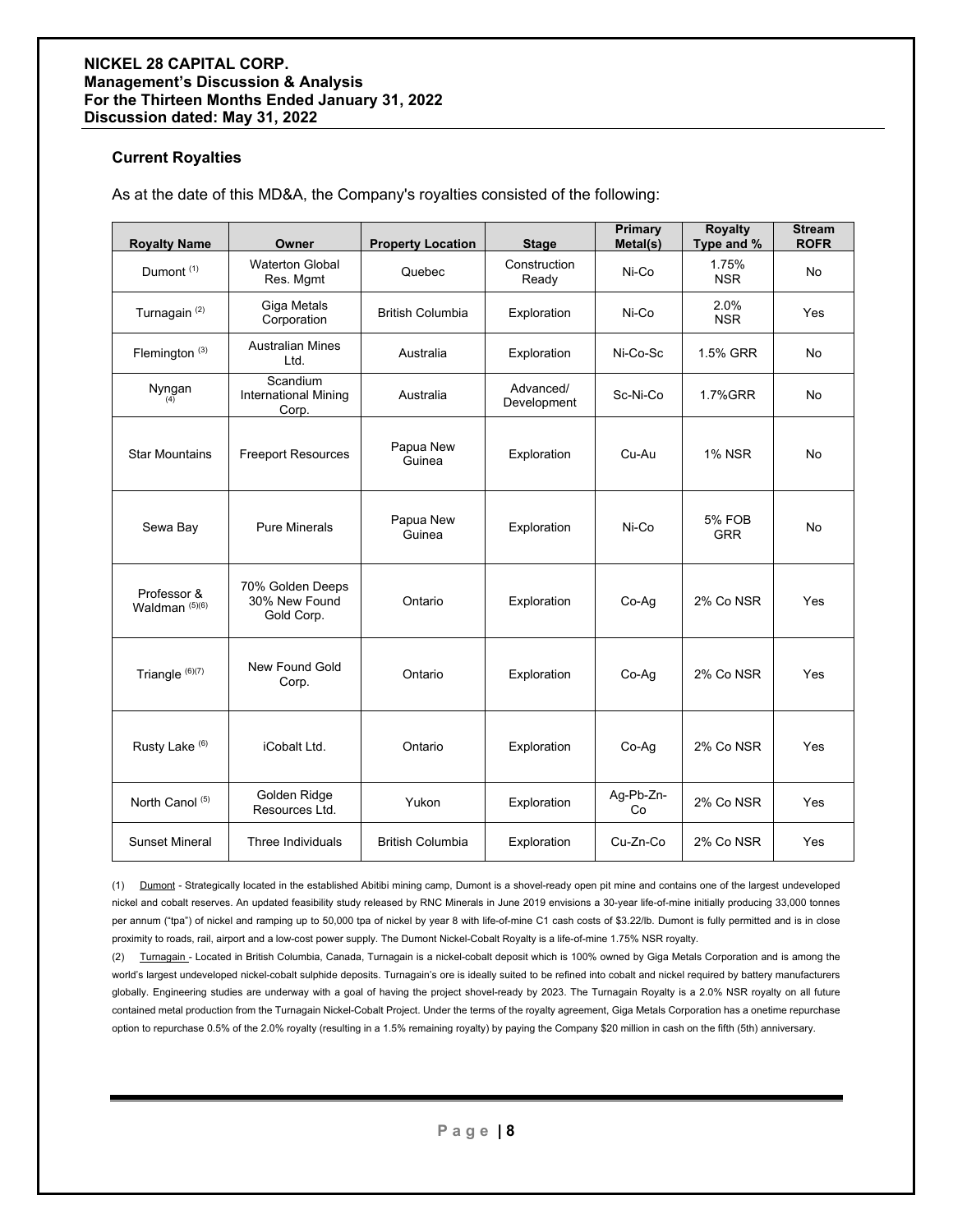(3) Flemington - Located 370 km west of Sydney, New South Wales, Australia, Flemington is in a politically stable and mining-friendly jurisdiction. The large-scale nickel cobalt deposit represents an important undeveloped source of cobalt and nickel. The project is currently under option by Australian Mines Ltd. The Flemington Royalty is a life-of-mine 1.5% GRR.

(4) Nyngan - Located 500 km north-west of Sydney, New South Wales, Australia, Nyngan is in a politically stable and mining-friendly jurisdiction. Nyngan is fully permitted and construction ready and is the world's first scandium-only mine development project. It is 100% owned by Scandium International Mining. The Nyngan Royalty is a life-of-mine 1.7% GRR.

(5) Two separate mineral properties to which a Co NSR applies.

(6) During the year ended December 31, 2020, the Company recorded an impairment of \$571,081 against the royalties on the Professor & Waldman, Triangle and Rusty Lake Properties.

(7) On September 20, 2021, the Company received notice from the owner of the Triangle Property mining claim that they have decided to forgo further exploration of the project.

|                                  | For the 13 Months Ended<br><b>January 31, 2022</b> | For the 12 Months Ended<br><b>December 31, 2020</b> | For the Period June 25,<br>2019 to December 31, 2019 |
|----------------------------------|----------------------------------------------------|-----------------------------------------------------|------------------------------------------------------|
| <b>Total Revenue</b>             | \$nil                                              | \$nil                                               | \$nil                                                |
| Net Income (Loss)                | \$11,174,545                                       | \$2,562,412                                         | (\$339.857)                                          |
| Basic Income (Loss) per share    | \$0.13                                             | \$0.03                                              | (S0.01)                                              |
| Diluted Income (Loss) per share  | \$0.13                                             | \$0.03                                              | (S0.01)                                              |
|                                  | As at January 31, 2022                             | As at December 31, 2020                             | As at December 31, 2019                              |
| <b>Total Assets</b>              | \$160,126,786                                      | \$176,222,654                                       | \$190,149,811                                        |
| Non-Current Liabilities          | \$63,303,993                                       | \$91,658,105                                        | \$106,581,663                                        |
| Distributions declared per share | \$nil                                              | \$nil                                               | \$nil                                                |

## **Selected Annual Financial Information**

A summary of selected information for each of the eight most recent quarters prepared in accordance with IFRS is as follows:

|                           |                                          | Net Income or (Loss)    |                                        |                                          |  |
|---------------------------|------------------------------------------|-------------------------|----------------------------------------|------------------------------------------|--|
| <b>Three Months Ended</b> | <b>Net</b><br><b>Revenues</b><br>$($ \$) | <b>Total</b><br>$($ \$) | Per Share -<br><b>Basic</b><br>$($ \$) | Per Share -<br><b>Diluted</b><br>$($ \$) |  |
| 2022-January $31^{(1)}$   |                                          | (4,739,040)             | (0.06)                                 | (0.06)                                   |  |
| 2021-September 30         |                                          | 5,809,946               | 0.07                                   | 0.07                                     |  |
| 2021-June 30              | -                                        | 6,142,221               | 0.07                                   | 0.07                                     |  |
| 2021-March 31             | ۰                                        | 3,961,418               | 0.05                                   | 0.05                                     |  |
| 2020-December 31          | $\blacksquare$                           | 3,248,516               | 0.04                                   | 0.04                                     |  |
| 2020-September 30         | ۰                                        | 3,140,969               | 0.04                                   | 0.04                                     |  |
| 2020-June 30              | ۰                                        | (1,502,180)             | (0.02)                                 | (0.02)                                   |  |
| 2020-March 31             |                                          | (2,324,893)             | (0.03)                                 | (0.03)                                   |  |

**(1)** Represents four months due to the change in fiscal year end to January 31, 2022.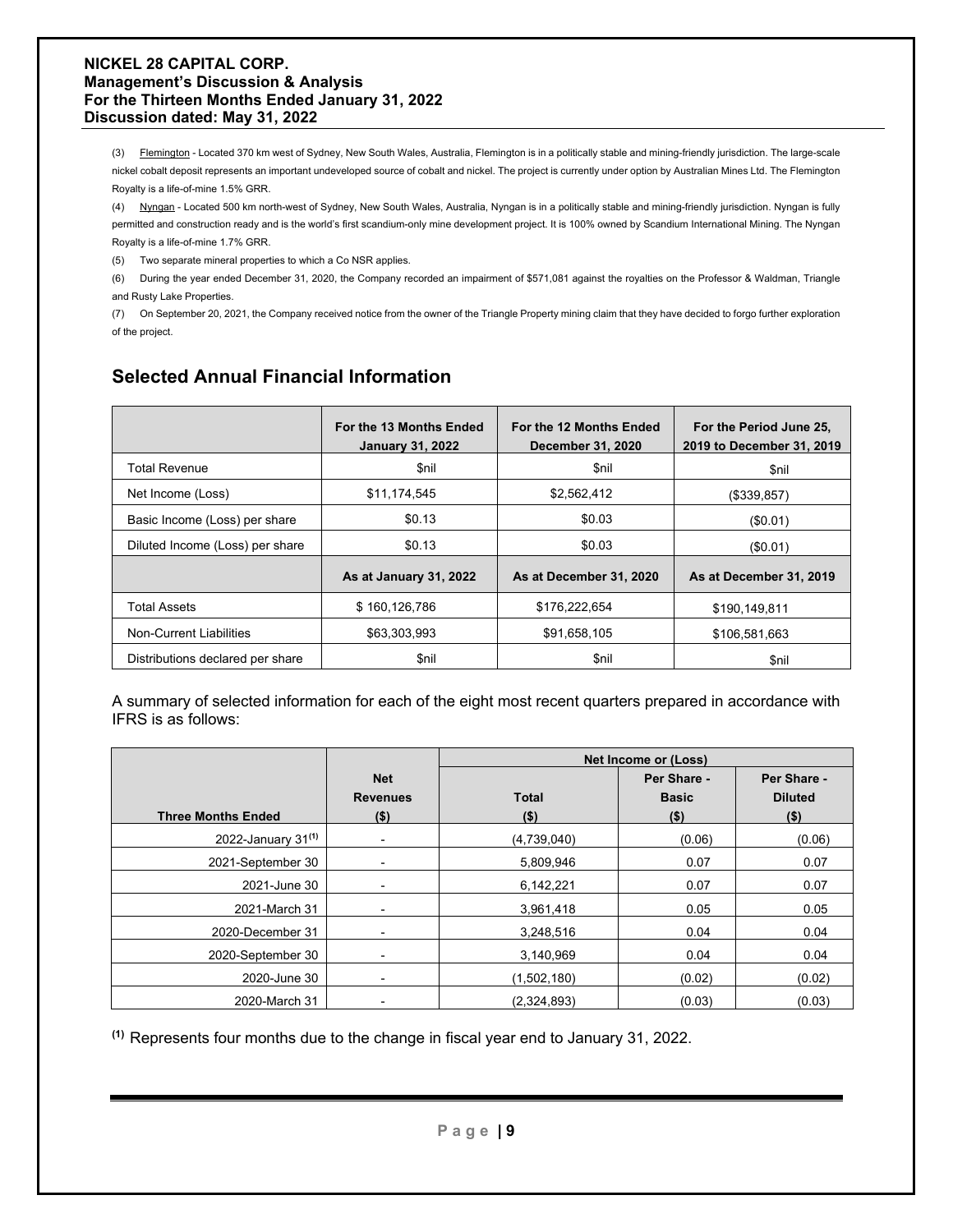## **Results of Operations**

#### **For the four months ended January 31, 2022, compared to the three months ended December 31, 2020**

The Company incurred net loss of \$4,739,040 during the four months ended January 31, 2022, compared to net income of \$3,248,516 for the three months ended December 31, 2020. The results for the four months ended January 31, 2022, were primarily due to the following items:

- During the four months ended January 31, 2022, the Company recognized \$4,849,904 for its share of operating profit from the Ramu Mine compared to \$6,084,511 for the comparative 2020 period.
- During the four months ended January 31, 2022, the Company had deferred tax expense of \$2,741,835 compared to \$nil for the 2020 comparative period.
- During the four months ended January 31, 2022, the Company recorded an increase of \$1,870,221 of share-based compensation over the 2020 comparative period. Stock-based compensation expense will vary from period to period depending upon the number of options and RSUs granted and vested during a period and the fair value of the options and RSUs calculated as at the grant date.
- Salaries and fees increased by \$1,296,303 during the four months ended January 31, 2022, compared to the three months ended December 31, 2020, the difference being attributable to an extra month of expenses due to the Company's change in year end and bonuses awarded to senior management.

#### **For the thirteen months ended January 31, 2022, compared to the twelve months ended December 31, 2020**

The Company realized net income of \$11,174,545 during the thirteen months ended January 31, 2022, compared to \$2,562,412 for the twelve months ended December 31, 2020. The results for the thirteen months ended January 31, 2022, were primarily due to the following items:

- During the thirteen months ended January 31, 2022, the Company recognized \$27,475,384 for its share of operating profit from the Ramu Mine compared to \$7,727,871 for the comparative 2020 period.
- During the thirteen months ended January 31, 2022, the Company had deferred tax expense of \$2,741,835 compared to \$nil for the 2020 comparative period.
- During the thirteen months ended January 31, 2022, the Company recorded an increase of \$2,309,302 of share-based compensation over the 2020 comparative period. Stock-based compensation expense will vary from period to period depending upon the number of options and RSUs granted and vested during a period and the fair value of the options and RSUs calculated as at the grant date.
- Salaries and fees increased by \$1,733,390 during the thirteen months ended January 31, 2022, compared to the twelve months ended December 31, 2020, the difference being attributable to an extra month of expenses due to the Company's change in year end and bonuses awarded to senior management.
- During the thirteen months ended January 31, 2022, financing costs totaled \$4,324,512 compared to \$5,368,261 for the 2020 comparative period. The financing costs related mainly to interest charges related to the Ramu Mine non-recourse debt. The decrease in financing cost is due to the decrease in the underlying liability.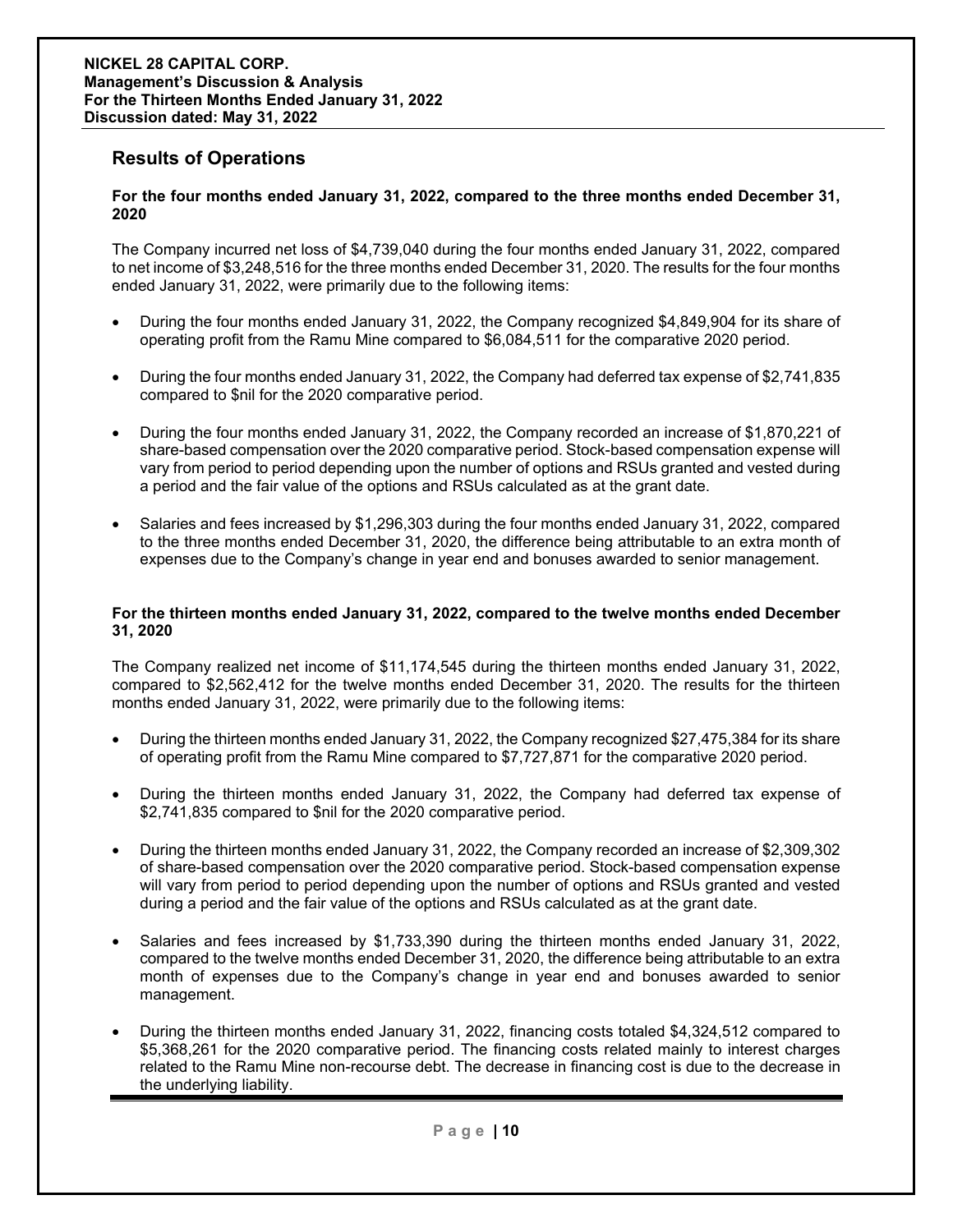## **Liquidity and Financial Position**

As of January 31, 2022, the Company had a working capital deficit of \$5,423,428, which includes cash and cash equivalents of \$3,961,614, amounts receivable and other assets of \$3,705,622, marketable securities of \$114,003, accounts payable and accrued liabilities of \$318,680, lease liability of \$24,987, and current portion of non-recourse debt of \$12,861,000. The current portion of non-recourse debt represents the expected operating surplus less interest and less the Company's 35% cash share of operating surplus that is expected to be applied to repay the non-recourse debt over the next twelve months. Given the impact of the non-recourse debt on working capital, the Company prefers to use an adjusted working capital measure. The Company's adjusted working capital as at January 31, 2022, was \$7,437,572 (December 31, 2020: \$22,013,252). Please see "Non-IFRS Measures" for more details.

The Company's ability to meet its obligations and execute its business strategy depends on its ability to generate cash flow through its share of operating surpluses from the Ramu mine, the issuance of common shares pursuant to private placements, public offerings of its shares, the exercise of stock options and short-term or long-term loans.

There is no assurance that the Company will be able to access equity funding at the times and in the amounts required to meet the Company's obligations and fund activities. There is no assurance that the Ramu mine will generate operating surpluses. The outlook for the world economy remains uncertain and vulnerable to various events that could adversely affect the Company's ability to raise additional funding going forward.

#### **Cash flows**

#### *Operating Activities*

Cash used in operating activities was \$5,702,829 for the thirteen months ended January 31, 2022 and resulted from operating expenses during the normal course of business, offset by an increase in accounts payable and an increase in amounts receivable and other assets.

#### *Investing Activities*

Cash provided by investing activities was \$ 3,179,672 for the thirteen months ended January 31, 2022, related to the receipt of funds from Ramu Nickel Mine and the purchase of property, plant and equipment.

#### *Financing Activities*

Cash provided by financing activities was \$110,975 for the thirteen months ended January 31, 2022, related to cash received from the exercise of stock options offset by repayment of lease liabilities, repurchase of common shares and cash settlement of RSUs and share awards.

## **Related Party Transactions**

Parties are considered to be related if one party has the ability, directly or indirectly, to control the other party or exercise significant influence over the other party in making financial and operating decisions. Parties are also considered to be related if they are subject to common control. Related parties include key management personnel and may be individuals or corporate entities. A transaction is considered to be a related party transaction when there is a transfer of resources or obligations between related parties.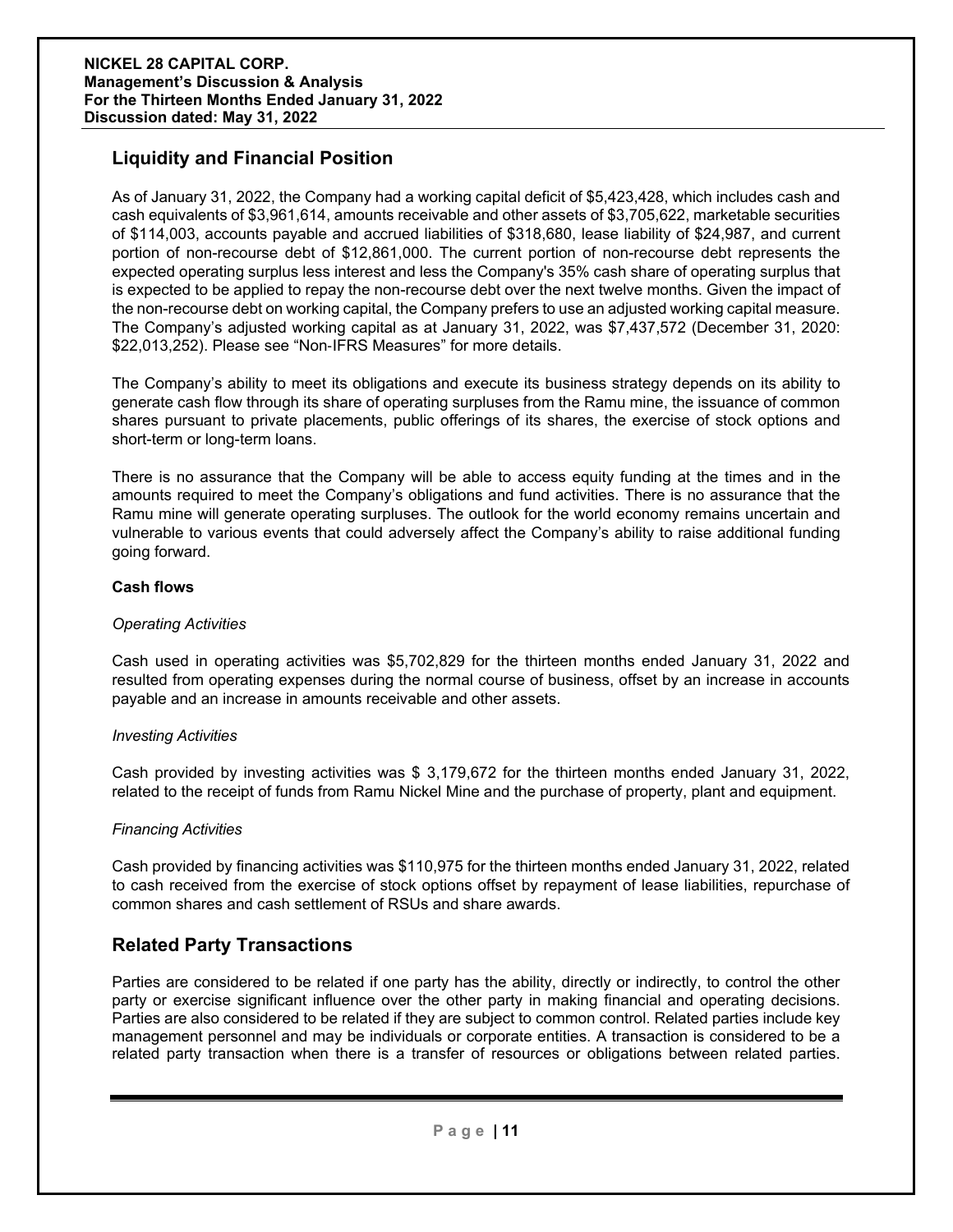Related party transactions are recorded at the exchange amount, being the amount agreed to between the related parties.

Key management personnel are those persons having authority and responsibility for planning, directing, and controlling the activities of the Company, directly or indirectly. Key management personnel include the Company's executive officers and members of the Board.

Remuneration of key management personnel of the Company was as follows:

|                                 | <b>Thirteen Months Ended</b><br><b>January 31, 2022</b> | <b>Twelve Months Ended</b><br><b>December 31, 2020</b> |
|---------------------------------|---------------------------------------------------------|--------------------------------------------------------|
| Salaries and fees $(1)(2)$      | 3,573,095                                               | 1,476,678                                              |
| Share based compensation        | 2,867,829                                               | 639,278                                                |
| Change in share award liability | 108,665                                                 | nil                                                    |
| <b>Total</b>                    | 6,549,589                                               | 2,115,956                                              |

 $<sup>(1)</sup>$  Management fees and salaries paid to the executive officers and directors for their services.</sup>

 $(2)$  Included in accounts payable and accrued liabilities are fees owing to officers and directors of \$26,667 as at January 31, 2022 (December 31, 2020 - \$26,667).

## **Share Capital**

As of the date of this MD&A, the Corporation has 90,472,145 common shares outstanding.

As of the date of this MD&A, the Company has the following items of share capital outstanding: 2,620,000 stock options; 4,063,330 RSUs; and 80,000 share awards.

## **Off-Balance Sheet Arrangements**

As at the date of this MD&A, the Company did not have any off-balance sheet arrangements.

#### **Financial Instruments**

Fair value is the price that would be received to sell an asset or paid to transfer a liability in an orderly transaction between market participants at the measurement date. The fair value hierarchy establishes three levels to classify the inputs to valuation techniques used to measure fair value, by reference to the reliability of the inputs used to estimate the fair values.

Level 1: Valuations based on quoted prices (unadjusted) in active markets for identical assets or liabilities that the Company can access at the measurement date;

Level 2: Valuations based on directly or indirectly observable inputs for the asset or liability, other than quoted Level 1 prices, such as quoted interest rates or currency exchange rates; and

Level 3: Valuations based on significant inputs that are not observable, such as discounted cash flow methodologies based on internal cash flow forecasts.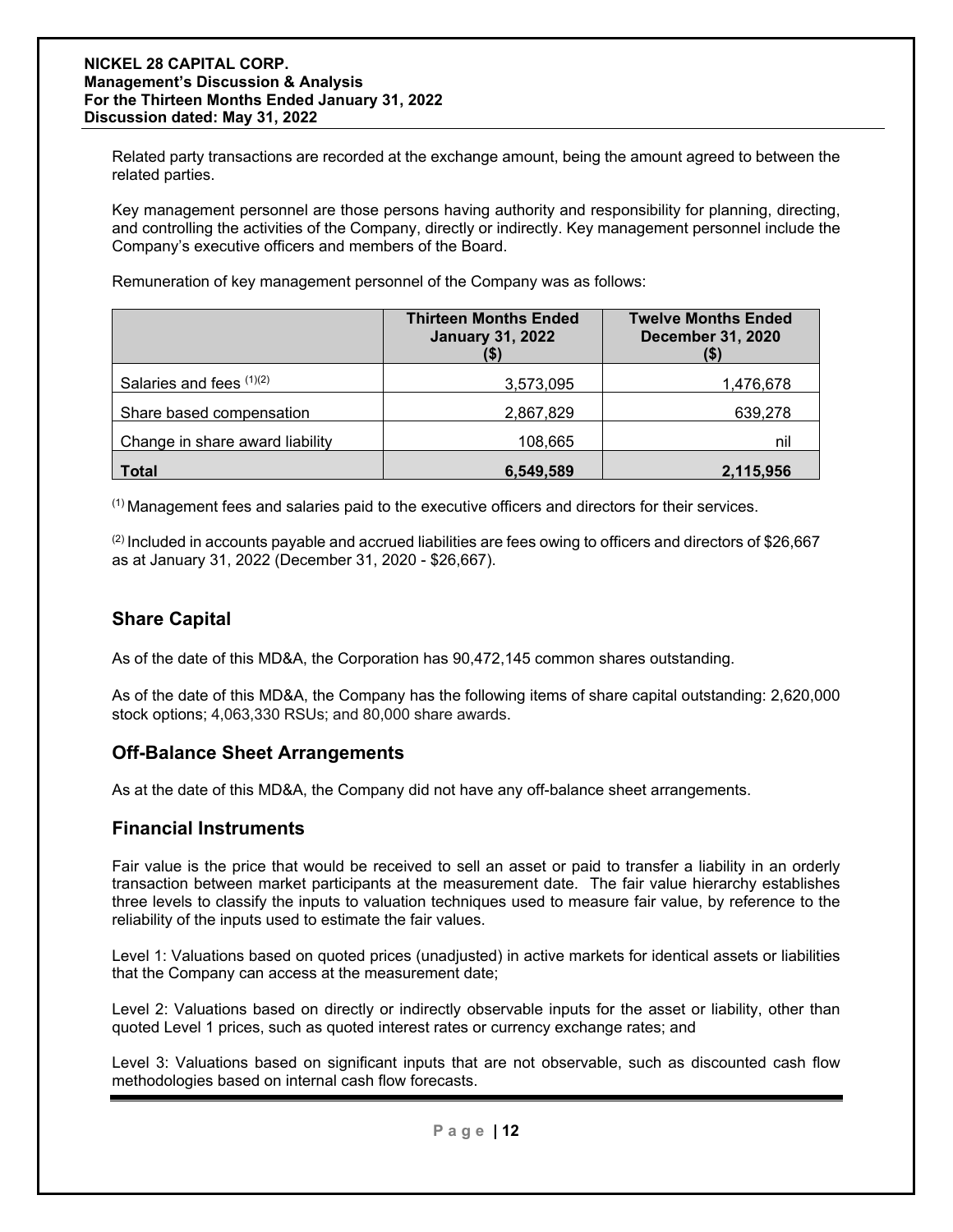As of January 31, 2022, the Company's financial instruments consist of cash and cash equivalents, amounts receivable, marketable securities, accounts payable and accrued liabilities and non-recourse debt. Marketable securities are measured at fair value and classified within Level 1. The fair values of cash and cash equivalents, amounts receivable and other assets, and accounts payable and accrued liabilities approximate their carrying amounts because of the short-term nature of these instruments. The nonrecourse debt is stated at amortized cost, the fair value is not materially different to the carrying amounts, as the interest payable is close to current market rates.

## **Financial risks**

The Company's risk exposures and the impact on the Company's financial instruments are summarized below:

#### *Credit Risk*

Credit risk is the risk of loss due to a counter-party's inability to meet its obligations under a financial instrument or contractual agreement that will result in a financial loss to the Company. The Company's credit risk exposure includes the carrying amounts of cash and cash equivalents and amounts receivable. To limit the credit risk exposure on its cash and cash equivalents, the Company holds all its cash and cash equivalents in credit worthy financial institutions. The Company believes no impairment is necessary in respect of amounts receivable and other assets as balances are monitored on a regular basis with the result that exposure to bad debts is insignificant.

#### *Liquidity risk*

Liquidity risk is the risk that an entity will encounter difficulty in meeting obligations associated with financial liabilities that are settled by delivering cash or another financial asset. Financial liquidity represents the Company's ability to fund future operating activities. The Company may generate cash from the Ramu mine's operating surpluses, the sale of additional equity securities, as well as through debt financing. The Company plans to fund its ongoing operations with its existing cash and cash equivalents balance. Although the Company may enter into commitments to acquire royalties and direct interests in mineral properties those commitments are normally funded by use of the Company's available cash and cash equivalents and are contingent on its ability to raise funds through the sale of additional equity securities or debt financing. The Company's accounts payable and accrued liabilities are due within the next 12 months. The nonrecourse debt is estimated to be due as follows: \$12,861,000 within the next 12 months and \$60,537,024 after 12 months, however this loan is repayable from the Company's share of the Ramu Nickel Mine's operating surplus and can be repaid by the Company at any time in its entirety without penalty.

#### *Market risk*

#### *(a) Interest rate risk*

Interest rate risk is the risk that the fair value or future cash flows of a financial instrument will fluctuate because of changes in market interest rates. The Company is exposed to interest rate fluctuations as a result of its cash deposits and borrowings.

Cash deposits, which in turn earn interest income, are subject to the movement of interest rates and the Company does not enter into long-term deposits. The Company has AUD\$111,267 on deposit at rates ranging between 0.15% and 0.28%.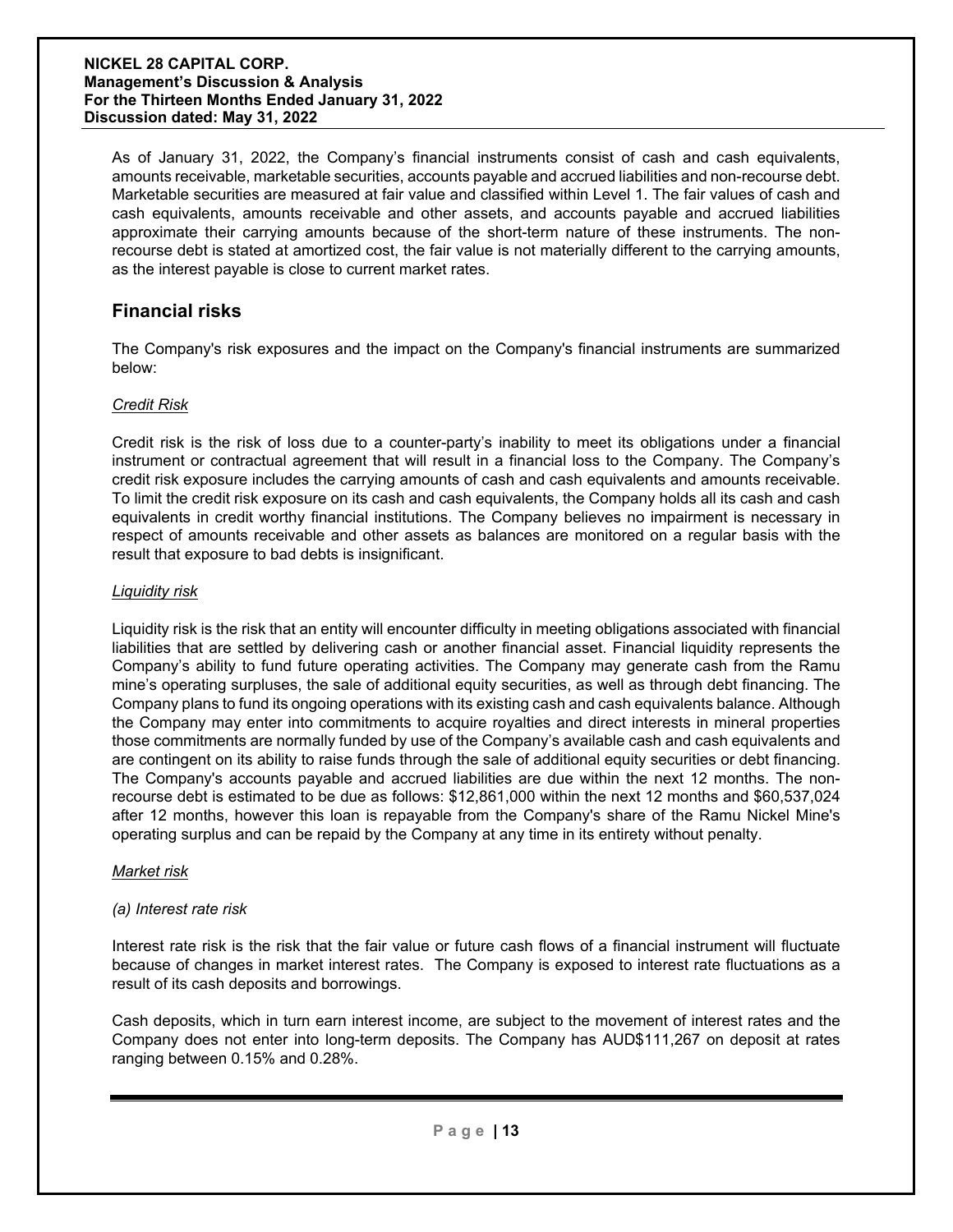The rate of the Company's long-term borrowings is 5.05%. Although the rate of the Company's long-term borrowings is fixed, as at January 31, 2022, the Company has estimated that for a theoretical 1% decrease or increase in the interest rate, all other variables remaining constant, the result would be a decrease or increase in net loss before taxes of approximately \$800,000.

#### *(b) Foreign currency risk*

Foreign currency risk arises from transactions and recognized assets and liabilities denominated in a currency that is not the Company's functional currency. The Company's functional currency is United States dollars. The Company incurs expenses in Canadian dollars, Australian dollars and Papua New Guinea Kina. As at January 31, 2022, the Company had approximately CAD\$2,311,000, AUD\$536,000 and PGK\$258,000 of net assets. As at January 31, 2022, the Company has estimated that a 10% decrease or increase in the value of the Canadian dollar, Australian dollars and Papua New Guinea Kina, all other variables remaining constant, the result would be a decrease or increase in net loss before taxes of approximately \$131,200.

#### *(c) Price risk*

The Company is exposed to commodity price risk. This arises from the sale of nickel and cobalt that is priced on, or benchmarked to, open market exchanges. The products are sold by MCC Ramu Nico Limited as sales agent on behalf of the Company at prevailing market prices such as the London Metal Exchange (LME) and Metal Bulletin (MB). The products, predominantly nickel and cobalt, are provisionally priced, that is the selling price is determined preceding the month of shipment followed by an adjustment using the average price of the month of shipment after delivery to the customers. As at January 31, 2022, contracts for the physical delivery of commodities are carried in the statement of financial position at their realized prices. Derivative commodity contracts may be used to align realized prices to manage risk exposure although at the date there were no derivative commodity contracts being used.

The Company is also exposed to price risk with respect to the share prices of its marketable securities. The value of the Company's investment in Minerva may be adversely affected by a decline in share price of Minerva. As at January 31, 2022, the Company estimated that a 5% decrease or increase in the share price of Minerva, all other variables remaining constant, would result in a corresponding decrease or increase in net loss before taxes of approximately \$5,700.

## **Key Sources of Estimation Uncertainty and Critical Accounting Judgments**

The preparation of the Company's consolidated financial statements in conformity with IFRS requires management to make judgments, estimates and assumptions that affect the reported amounts of assets and liabilities at the date of the consolidated financial statements and reported amounts of revenues and expenses during the reporting period. Actual results could differ from these estimates. Estimates and underlying assumptions are reviewed on an ongoing basis. Revisions to accounting estimates are recognized in the period in which the estimates are revised and in any future periods affected.

In particular, the areas which require management to make significant judgments, estimates and assumptions in determining carrying amounts are:

#### *Carrying amount of the Ramu Nickel Mine*

The Company, on each reporting date, considers whether there are indications that the carrying amount of the investment in the Ramu Nickel Mine has suffered any impairment. The assessment of the carrying amount often requires estimates and assumptions such as discount rates, exchange rates, commodity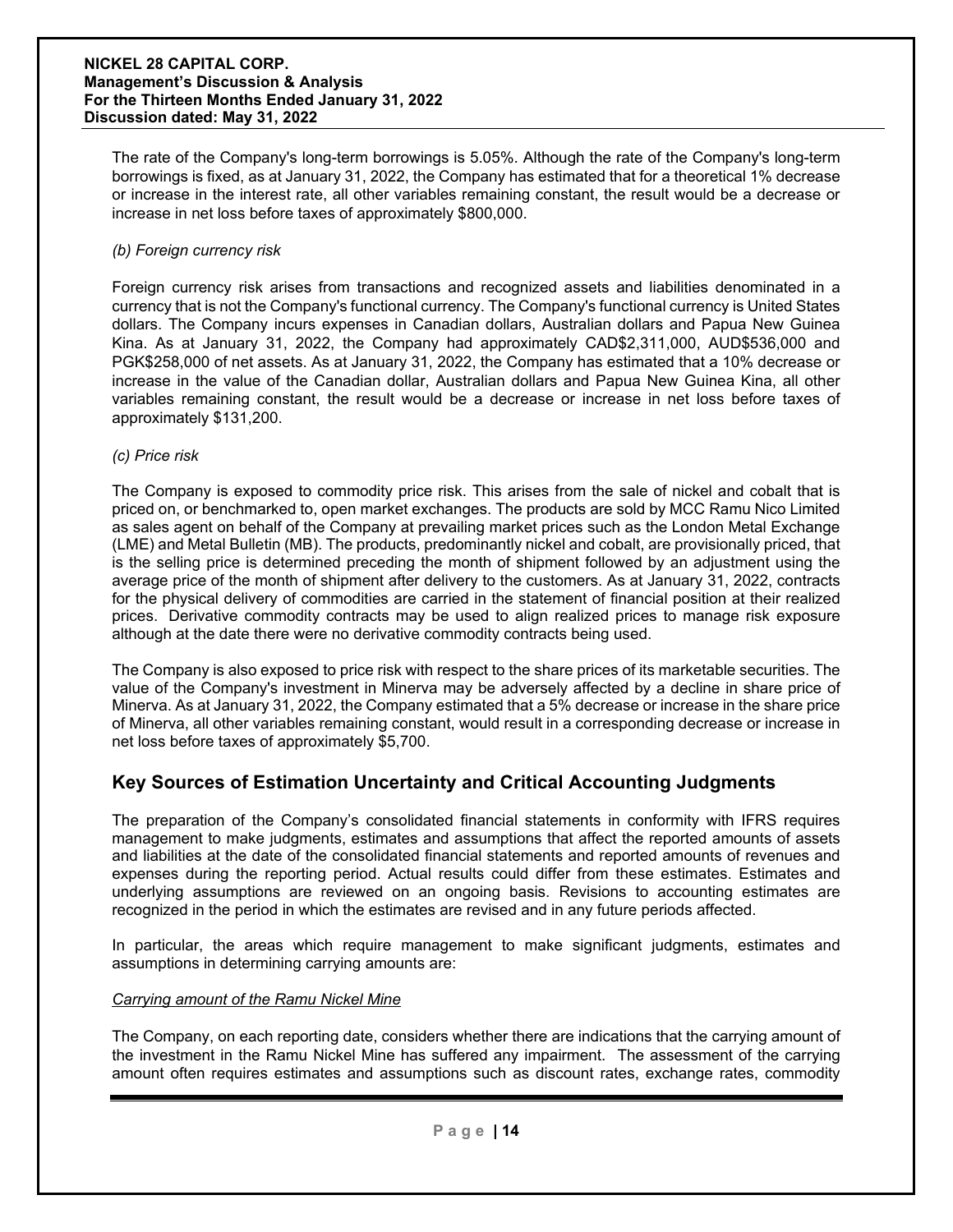prices, operating costs, capital costs and production rates. The impairment testing for the current year for the Company's interest in the Ramu Nickel Mine, has been based on a real discount rate of 12%, proved and probable reserves, long term nickel prices of US\$8.27/lb and cobalt prices of US\$26.01/lb, and operating costs consistent with operator plans and historical data.

#### *Non-recourse debt*

The Company, on each reporting date, reclassifies a portion of its non-recourse debt as current. As the Company's non-recourse debt is to be repaid by Ramu Nickel Limited out of its share of operating surpluses, less ongoing capital expenditure requirements, the amount classified as current represents the expected operating surplus less interest that is expected to be applied to repay the non-recourse debt over the next twelve months. Actual results may vary from the estimated current portion of non-recourse debt.

#### *Deferred taxes*

The Company recognizes the deferred tax benefit related to tax assets and tax losses to the extent recovery is probable. Assessing the recoverability of deferred income tax assets requires management to make significant estimates of future taxable profit and expected timing of reversals of existing temporary differences. In addition, future changes in tax laws could limit the ability of the Company to obtain tax deductions in future periods from tax assets and tax losses.

#### *Impairment of royalty contracts*

Assessment of the royalty contracts for indicators of impairment at the end of each reporting period requires the use of judgments, assumptions and estimates when assessing whether there are any indicators that give rise to the requirement to conduct a formal impairment test on the Company's royalty contracts. Indicators which could trigger an impairment test include, but are not limited to, a significant change in operator reserve and resource estimates, industry or economic trends, current or forecast commodity prices, and other relevant operator information with respect to the underlying mineral resource properties.

## **Disclosure of Internal Controls**

Management has established processes to provide it with sufficient knowledge to support representations that it has exercised reasonable diligence to ensure that (i) the consolidated financial statements do not contain any untrue statement of material fact or omit to state a material fact required to be stated or that is necessary to make a statement not misleading in light of the circumstances under which it is made, as of the date of and for the periods presented by the financial statements, and (ii) the consolidated financial statements fairly present in all material respects the financial condition, results of operations and cash flow of the Company, as of the date of and for the periods presented.

In contrast to the certificate required for non-venture issuers under National Instrument 52-109 - Certification of Disclosure in Issuers' Annual and Interim Filings ("**NI 52-109**"), the Venture Issuer Basic Certificate does not include representations relating to the establishment and maintenance of disclosure controls and procedures ("**DC&P**") and internal control over financial reporting ("**ICFR**"), as defined in NI 52-109. In particular, the certifying officers filing such certificate are not making any representations relating to the establishment and maintenance of:

(i) controls and other procedures designed to provide reasonable assurance that information required to be disclosed by the issuer in its annual filings, interim filings or other reports filed or submitted under securities legislation is recorded, processed, summarized and reported within the time periods specified in securities legislation; and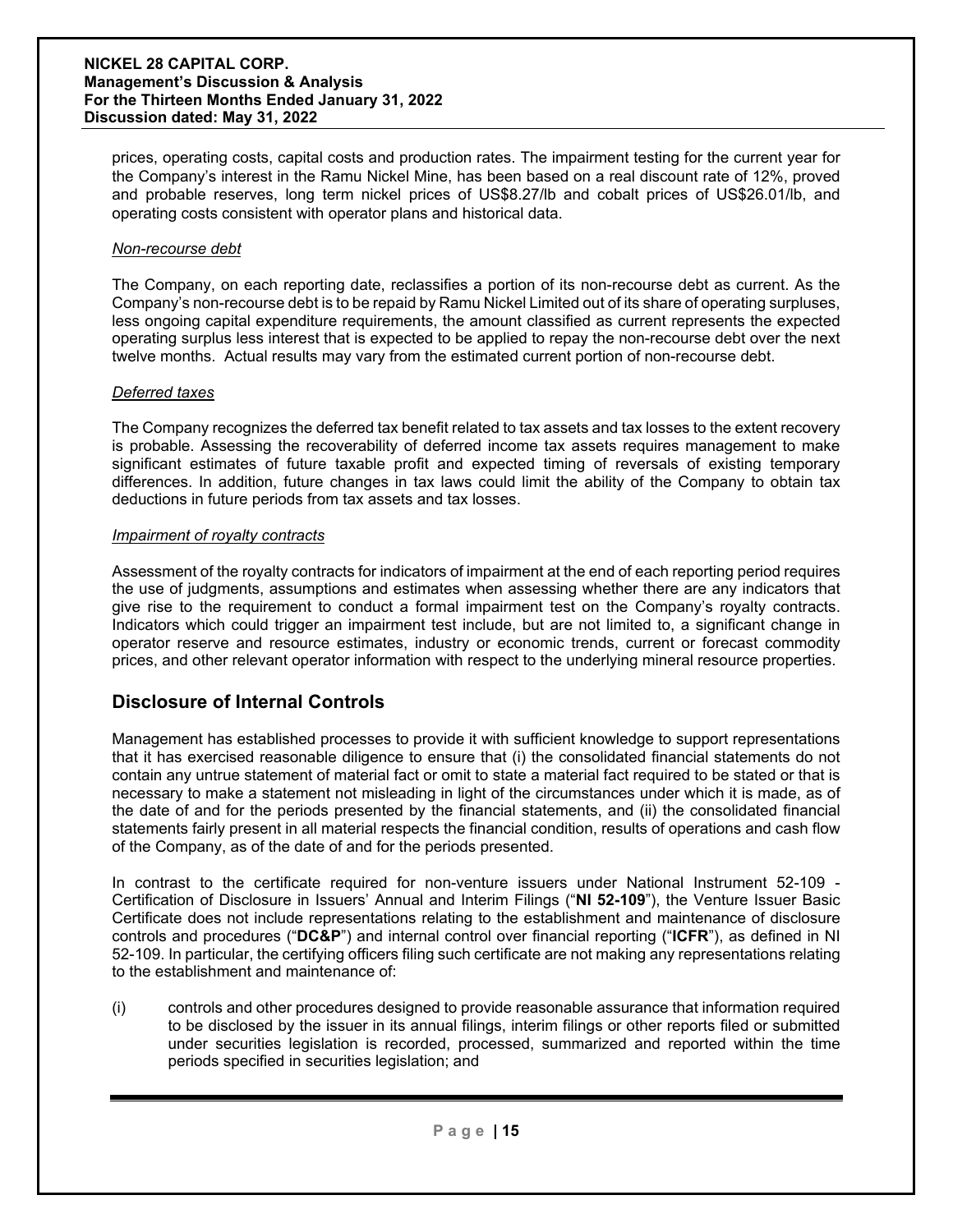(ii) a process to provide reasonable assurance regarding the reliability of financial reporting and the preparation of consolidated financial statements for external purposes in accordance with the issuer's GAAP (IFRS).

The Company's certifying officers are responsible for ensuring that processes are in place to provide them with sufficient knowledge to support the representations they are making in the certificate. Investors should be aware that inherent limitations on the ability of certifying officers of a venture issuer to design and implement on a cost effective basis DC&P and ICFR as defined in NI 52-109 may result in additional risks to the quality, reliability, transparency and timeliness of interim and annual filings and other reports provided under securities legislation.

## **Non-IFRS Measures**

The terms "adjusted working capital" and "adjusted net income (loss)" in this MD&A are not standardized financial measures under IFRS and therefore may not be comparable to similar measures presented by other companies where similar terminology is used. These non - IFRS measures should not be considered in isolation or as a substitute for measures of performance or cash flows as prepared in accordance with IFRS. Management believes that these non - IFRS measures, together with measures prepared in accordance with IFRS, provide useful information to investors and shareholders in assessing the Company's liquidity and overall performance.

#### Adjusted Working Capital

Given the impact of non-recourse debt on working capital, the Company prefers to use an 'adjusted working capital' measure. Adjusted working capital is calculated as current assets, less current liabilities, and adjusted for non-recourse debt which the Company views as having a significant impact on the Company's working capital calculation. The amount classified as current non-recourse debt represents the expected operating surplus less interest and less the Company's 35% cash share of operating surplus that is expected to be applied to repay the non-recourse debt over the next twelve months. Adjusted working capital is used by the Company to monitor its capital structure, liquidity, and its ability to fund current operations. Adjusted working capital is not a standardized financial measure under IFRS and therefore may not be comparable to similar financial measures presented by other companies.

The following table reconciles current assets and liabilities to adjusted working capital:

|                                 |                | As at        |  |  |
|---------------------------------|----------------|--------------|--|--|
|                                 | Jan 31, 2022   | Dec 31, 2020 |  |  |
| <b>Current assets</b>           | \$7,781,239    | \$22,115,835 |  |  |
| <b>Current liabilities</b>      | 13,204,667     | 15,518,002   |  |  |
| Working capital (deficit)       | (5,423,428)    | 6,597,833    |  |  |
| Adjustment for select items:    |                |              |  |  |
| Non-recourse debt               | 12,861,000     | 15,415,419   |  |  |
| <b>Adjusted working capital</b> | 7,437,572<br>S | \$22,013,252 |  |  |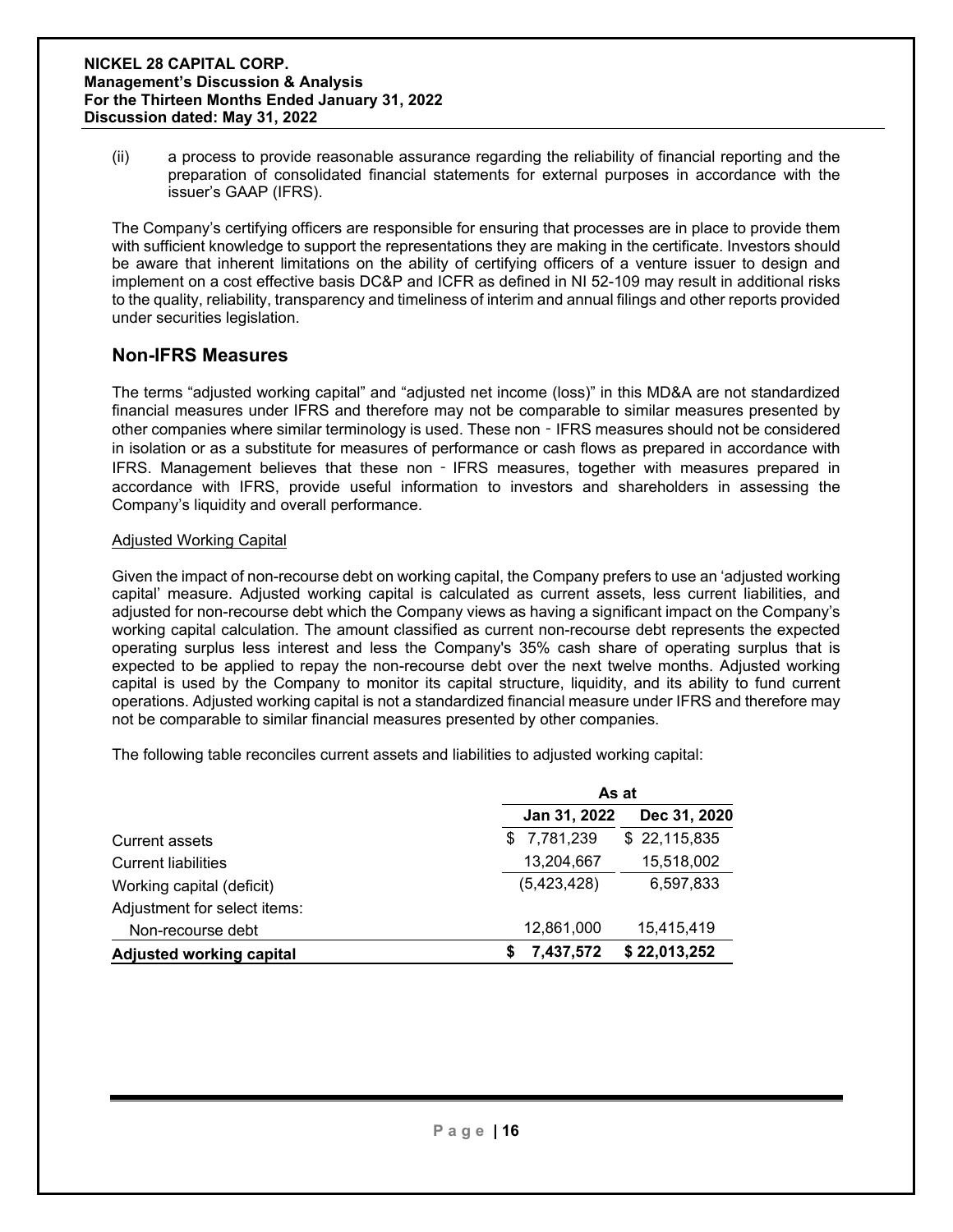### **Risk Factors**

#### **Overview**

An investment in the Company's shares should be considered highly speculative due to the nature of the Company's business. Investments in companies involved in commodities, such as the Company, involve a significant degree of risk, and commodities prices are also subject to significant volatility, which affects the economic viability of the Company. We have no history of earnings, a limited business history, have not paid dividends, and are unlikely to pay dividends in the immediate or near future. Our operations are not sufficiently established such that we can mitigate the risks associated with our planned activities. Anyone investing in the Company must rely on the ability, expertise, judgement, discretion, integrity and good faith of the management of the Company.

The risks and uncertainties described below are not the only risks and uncertainties that the Company faces. Additional risks and uncertainties of which the Company is not aware or that the Company currently believes to be immaterial may also adversely affect the Company's business, financial condition, results of operations or prospects. If any of the possible events described below occur, the Company's business, financial condition, results of operations or prospects could be materially and adversely affected.

This MD&A also contains forward-looking statements that involve risks and uncertainties. The Company's actual results may differ materially from those anticipated in these forward-looking statements as a result of various factors, including the risks described below and elsewhere in this MD&A. See "Forward Looking Statements."

#### **General Risk Factors:**

#### *New diseases and epidemics (such as Covid19) may adversely impact the Company's business*

In December 2019, a novel strain of coronavirus known as Covid19 surfaced in Wuhan, China, and has spread around the world, with resulting business and social disruption. Covid19 was declared a worldwide pandemic by the World Health Organization on March 11, 2020. The speed and extent of the spread of Covid19, and the duration and intensity of resulting business disruption and related financial and social impact, are uncertain, and such adverse effects may be material. To date, a number of governments have declared states of emergency and have implemented restrictive measures such as travel bans, quarantine and self-isolation. If the operation of the Company's joint-venture Ramu Mine is disrupted or suspended as a result of these or other measures, it may have a material adverse impact on the Company's profitability, results of operations, financial condition and stock price. See "Covid19" on page 2 of this document.

In addition, the Chinese market is a significant source of global demand for commodities, including nickel, cobalt and copper. A sustained slowdown in China's growth or demand, or a significant slowdown in other markets, could have an adverse effect on the price and/or demand for nickel and cobalt produced at the Company's joint-venture Ramu Mine. Covid19 and efforts to contain it may have a significant effect on commodity prices and demand, and potentially broader impacts on the Company's supply chain or the global economy, which could have a material adverse effect on the Company's cash flows, earnings, results of operations and financial position. While governmental agencies and private sector participants will seek to mitigate the adverse effects of Covid19, and the medical community is seeking to further develop vaccines and other treatment options, the efficacy, timing and distribution of such measures is uncertain.

Finally, the actual and threatened spread of Covid19 globally could adversely affect global economies and financial markets resulting in a prolonged economic downturn and a decline in the value of Company's stock price. The extent to which Covid19 (or any other disease, epidemic or pandemic) impacts business activity or financial results, and the duration of any such negative impact, will depend on future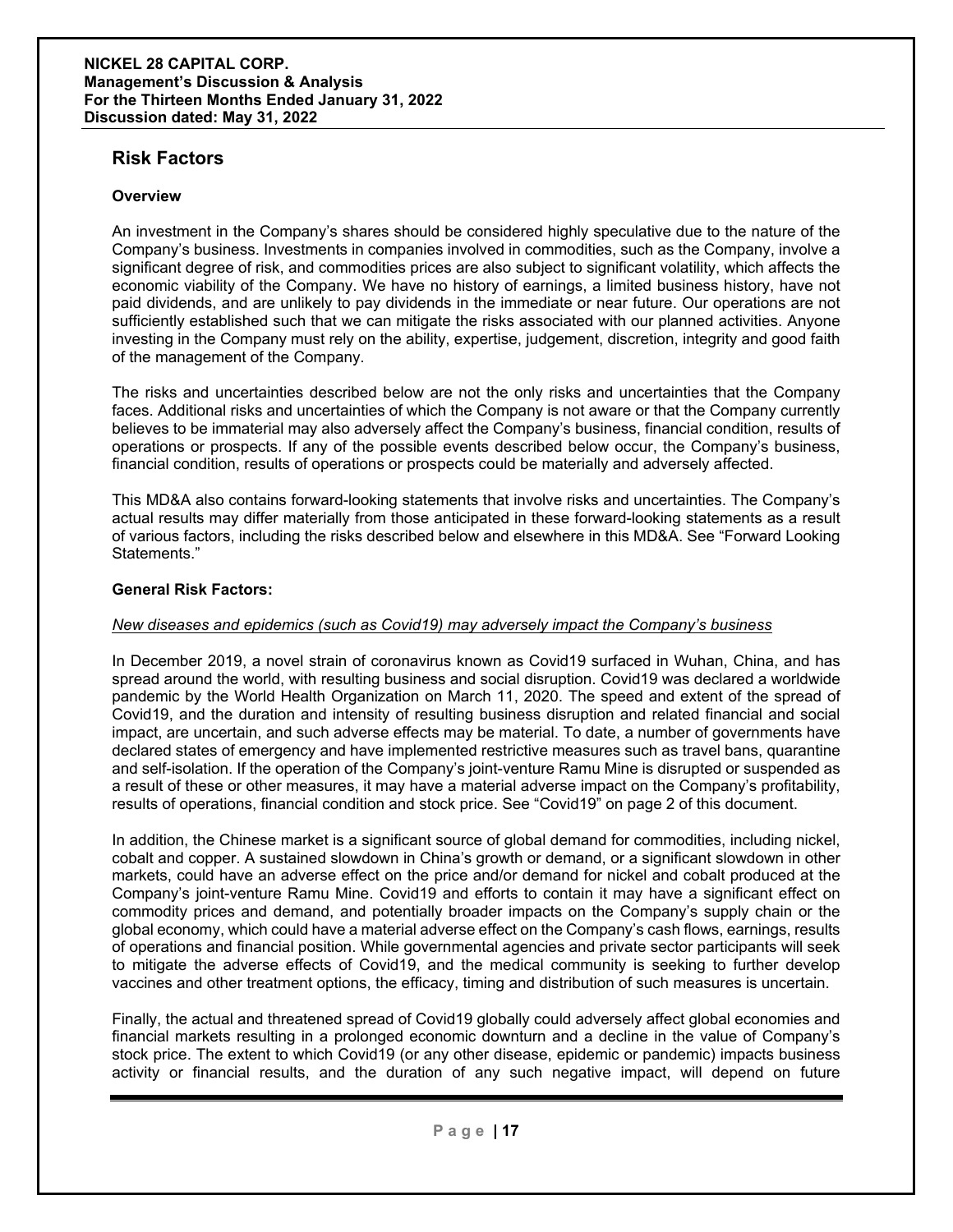developments, which are highly uncertain and cannot be predicted, including new information which may emerge concerning Covid19 and the actions required to contain or treat its impact, among others.

#### *Liquidity Concerns and Future Financing Requirements*

We may require additional financing in order to fund our business plan. Our ability to arrange such financing in the future will depend in part upon prevailing capital market conditions, as well as our business success. There can be no assurance that we will be successful in our efforts to arrange additional financing on terms satisfactory to us, or at all. If additional financing is raised by the issuance of shares from treasury, control of the Company may change, and Shareholders may suffer additional dilution. If adequate funds are not available, or are not available on acceptable terms, we may not be able to operate our businesses at their maximum potential, to expand, to take advantage of other opportunities, or otherwise remain in business.

#### *Volatility of Share Price*

Securities markets have a high level of price and volume volatility, and the market price of securities of many companies have experienced wide fluctuations in price which have not necessarily been related to the operating performance, underlying asset values or prospects of such companies. Factors unrelated to the financial performance or prospects of the Company include global macroeconomic developments, and market perceptions of the attractiveness of particular industries. There can be no assurance that continued fluctuations in the price of nickel or cobalt will not occur. As a result of any of these factors, the market price of the shares at any given point in time may not accurately reflect the long-term value of the Company.

In the past, following periods of volatility in the market price of a company's securities, shareholders have instituted class action securities litigation against those companies. Such litigation, if instituted, could result in substantial cost and diversion of management attention and resources, which could significantly harm profitability and the reputation of the Company.

#### *The Forward-Looking Statements May Prove to be Inaccurate*

This MD&A contains forward-looking statements, including, without limitation, the forward-looking statements listed in "Cautionary Note Regarding Forward-Looking Statements". By their nature, forwardlooking statements involve numerous assumptions, known and unknown risk and uncertainties, of both a general and specific nature, that could cause actual results to differ materially from those suggested by the forward-looking statements or contribute to the possibility that predictions, forecasts or projections will prove to be materially inaccurate. The factors discussed in this section and the section entitled "Forward Looking Statements" should therefore be weighed carefully and prospective investors should not place undue reliance on the forward-looking statements provided in this MD&A.

#### *Future Acquisitions*

As part of our business strategy, we may seek to grow by acquiring companies and/or assets or establishing joint ventures that we believe will complement our current or future business. Acquisition transactions involve inherent risks, including but not limited to: accurately assessing the value, strengths, weaknesses, contingent and other liabilities and potential profitability of acquisition candidates; ability to achieve identified and anticipated operating and financial synergies; unanticipated costs; diversion of management attention from existing business; potential loss of our key employees or key employees of any business acquired; unanticipated changes in business, industry or general economic conditions that affect the assumptions underlying the acquisition; and decline in the value of acquired properties, companies or securities. Any one or more of these factors or other risks could cause us not to realize the anticipated benefits of an acquisition of properties or companies and could have a material adverse effect on our financial condition. We may not effectively select acquisition candidates or negotiate or finance acquisitions or integrate the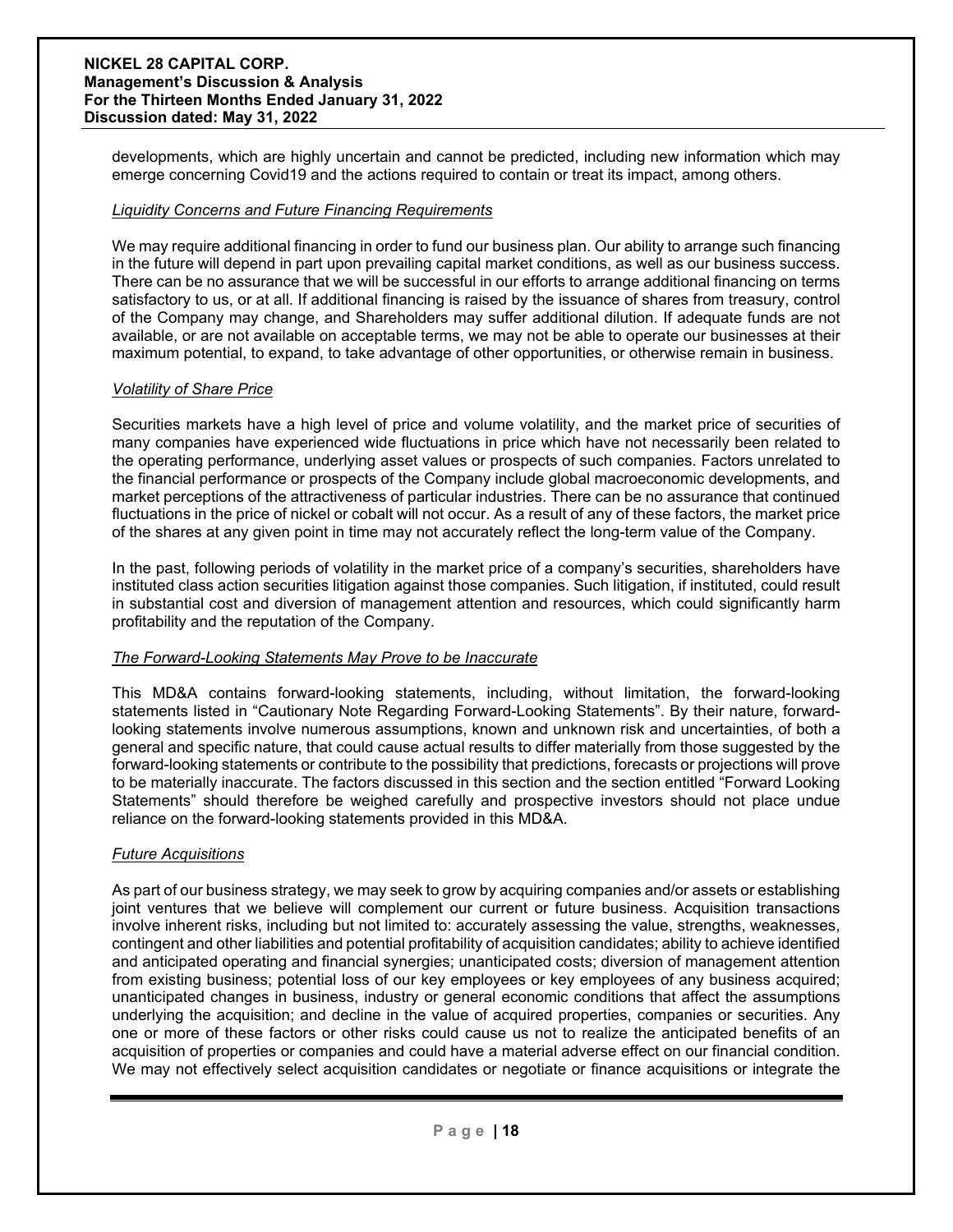acquired businesses and their personnel or acquire assets for our business. We cannot guarantee that we can complete any acquisition we pursue on favourable terms, or that any acquisitions completed will ultimately benefit our business.

#### *Uncertainty of Additional Funding*

There can be no assurance that we will be able to obtain adequate financing in the future or that the terms of such financing will be favourable. Failure to obtain such additional financing could result in delay or indefinite postponement of further business activities and may result in a material and adverse effect on our profitability, results of operation and financial condition. The Company will require new capital to grow its business and there are no assurances that capital will be available when needed, if at all. It is likely that such additional capital will be raised through the issuance of additional equity, which will result in dilution to Shareholders.

#### *Lack of Liquidity in Project Investments*

Some of the projects in which the Company may invest may be thinly traded and some may have no market at all. There are no restrictions on the investment of the Company's assets in illiquid securities. It is possible that the Company may not be able to sell portions of such positions without facing substantially adverse prices. If the Company is required to transact in such securities before its intended investment horizon, the performance of the Company could suffer.

#### *Expansion of the Business Activities Outside Areas of Expertise*

The Company's operations and expertise are currently focused on the acquisition and management streams, and royalties, or rights to or interest in nickel or cobalt interests. In the future, we may pursue acquisitions outside this area, including acquiring and/or investing in, producing, developing or explorationstage resource projects. Expansion of the Company's activities into new areas would present challenges and risks that it has not faced in the past. If the Company does not manage these challenges and risks successfully, it may have a material adverse effect on its profitability, results of operation and financial condition.

#### *Market Events and General Economic Conditions May Adversely Affect our Business, Industry and Profitability*

Adverse events in global financial markets can have profound impacts on the global economy. Many industries, including the mining industry, are impacted by these market conditions. Some of the key impacts of the financial market turmoil include contraction in credit markets resulting in a widening of credit risk, devaluations, high volatility in global equity, commodity, foreign exchange and precious metal markets and a lack of market liquidity. A continued or worsened slowdown in the financial markets or other economic conditions, including but not limited to, consumer spending, employment rates, business conditions, inflation, fuel and energy costs, consumer debt levels, lack of available credit, the state of the financial markets, interest rates and tax rates, may adversely affect our growth and valuation. Specifically, the global credit/liquidity crisis could impact the cost and availability of financing and our overall liquidity; the volatility of nickel, cobalt and other metal prices would impact our revenues, profits, losses and cash flow; continued recessionary pressures could adversely impact demand for the Company's assets; the devaluation and volatility of global stock markets would impact the valuation of our equity and other securities. These factors could have a material adverse effect on our financial condition and operating results.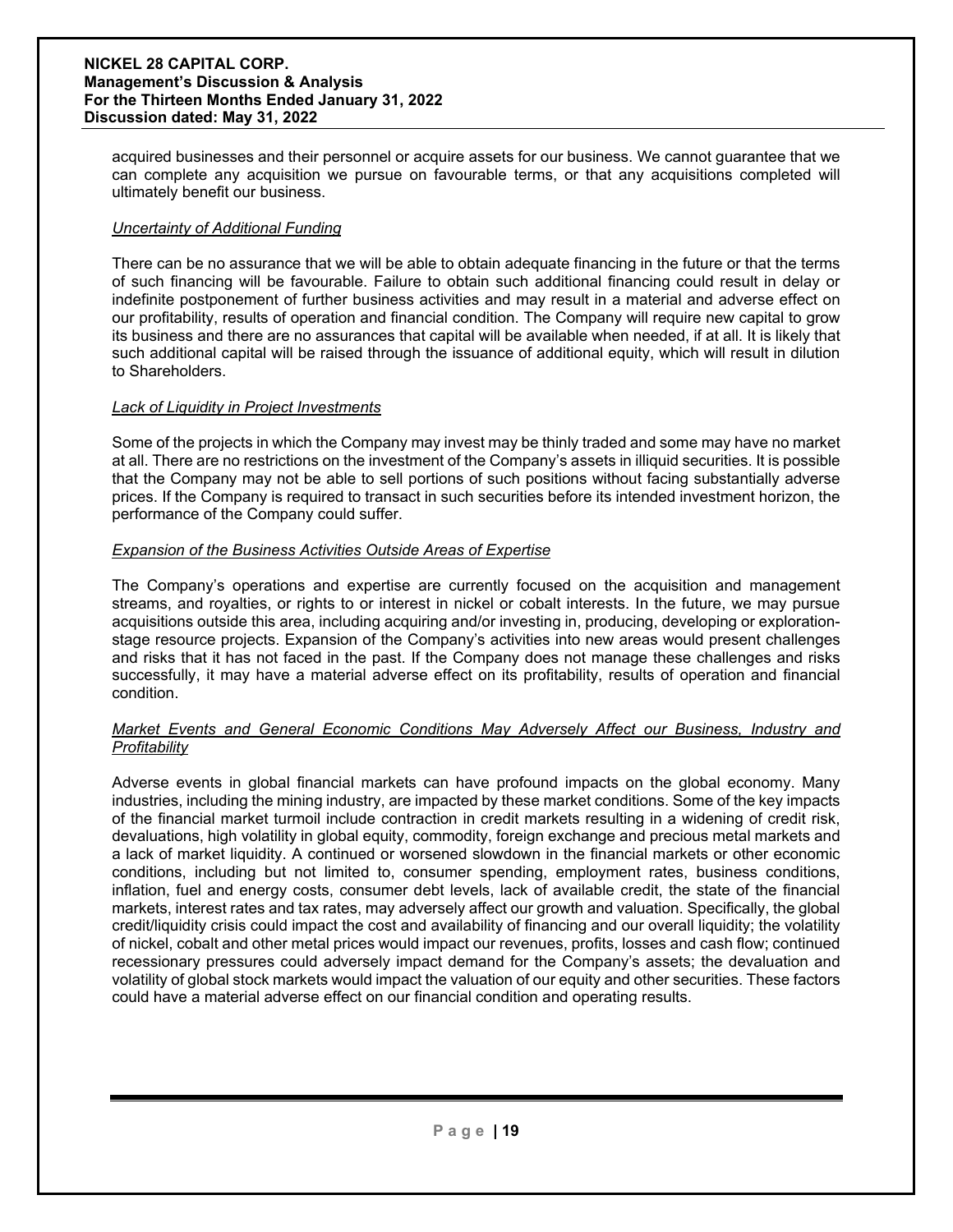#### *Foreign Exchange Rates*

While the Company maintains its accounting records, reports its financial position and results, pays certain operating expenses in United States dollars, the Company also pays other operating expenses and has its shares listed on an exchange in Canadian dollars. Accordingly, fluctuation in the US currency exchange rate relative to the Canadian currency could negatively impact the value of the shares. Investment in equity securities denominated in a currency other than United States currency will be affected by the changes in the value of the United States dollar in relation to the value of the currency in which the security is denominated. Because exchange rate fluctuations are beyond our control, there can be no assurance that such fluctuations will not have an adverse effect on the Company's operations or on the trading value of the shares.

#### *Regulatory Change*

We may be affected by changes in regulatory requirements, customs, duties or other taxes. Such changes could, depending on their nature, benefit or adversely affect the Company.

#### *Litigation*

The Company may from time to time be involved in various claims, legal proceedings and disputes arising in the ordinary course of business. If such disputes arise and we are unable to resolve these disputes favourably, it may have a material and adverse effect on the Company's profitability or results of operations and financial condition.

#### *Leverage*

The Company may use financial leverage by borrowing funds against the assets of the Company. The use of leverage increases the risk to the Company and subjects the Company to higher current expenses. Also, if the value of the Company's assets drops to the loan value or less, Shareholders could sustain a total loss of their investment.

#### *Conflicts of Interest*

Certain of the Company's Directors may also serve as directors or officers, or have significant shareholdings in, other companies involved in the metals industry and, to the extent that such other companies may participate in ventures in which the Company may participate in, or in ventures which the Company may seek to participate in, the Directors and officers of the Company may have a conflict of interest in negotiating and concluding terms respecting the extent of such participation. In all cases where Directors and officers have an interest in other companies, such other companies may also compete with us for the acquisition of metals, royalties, streams or other investments. Such conflicts of the Directors and officers may result in a material adverse effect on our profitability, results of operation and financial condition.

#### *Management Experience and Dependence on Key Personnel and Employees*

The Company is dependent upon the continued availability and commitment of its key management, whose contributions to immediate and future operations of the Company are of significant importance. The loss of any such members could negatively affect business operations. From time to time, the Company will also need to identify and retain additional skilled management and specialized technical personnel to efficiently operate its business. The number of persons skilled in the acquisition of metals, royalties, streams and interests in the metals industry is limited, and competition for such persons can be intense. Recruiting and retaining qualified personnel is critical to the Company's success and there can be no assurance of such success. If the Company is not successful in attracting and training qualified personnel, the Company's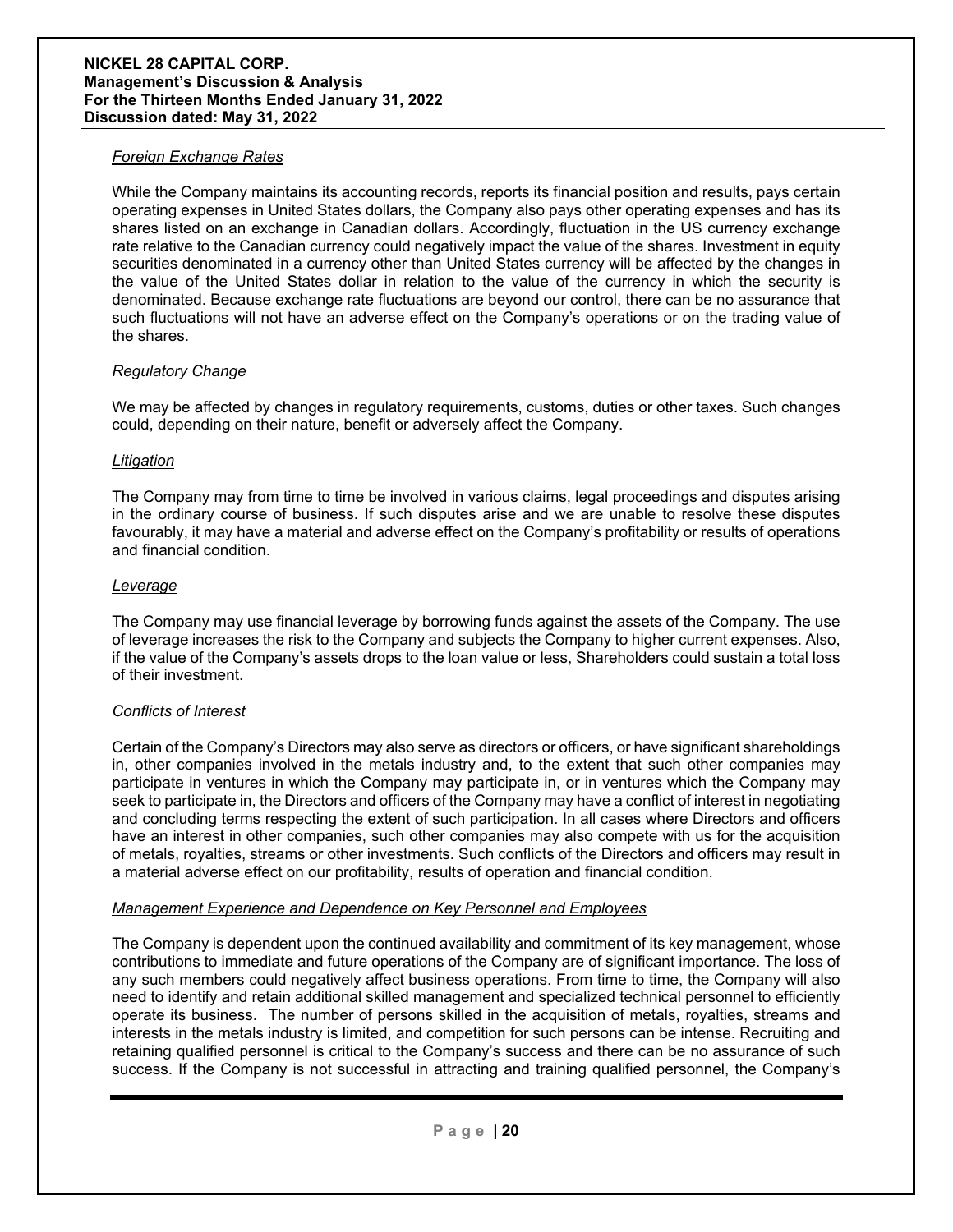ability to execute its business model and growth strategy could be affected, which could have a material adverse impact on its profitability, results of operations and financial condition. The Company does not maintain "key man" insurance for any members of its management.

#### **Specific Risks Related to Royalties:**

#### *Rights of Third Parties*

Some royalty interests may be subject to: (i) buy-down right provisions pursuant to which an operator may buy-back all or a portion of the royalty; (ii) pre-emptive rights pursuant to which parties have the right of first refusal or first offer with respect to a proposed sale or assignment of the royalty; or (iii) claw back rights pursuant to which the seller of a royalty has the right to re-acquire the royalty. Holders of these rights may exercise them such that certain royalty interests would not be available for acquisition.

#### *Costs May Influence Return to Royalty Holder*

Net profit royalties, equity interests and similar interests allow the operator to account for the effect of prevailing cost pressures on the project before calculating a royalty. These cost pressures include costs of labour, equipment, electricity, environmental compliance, and numerous other capital, operating and production inputs. Such costs will fluctuate in ways the royalty holder will not be able to predict and will be beyond the control of such holder, and can have a dramatic effect on the revenue payable on these royalties and other interests. Any increase in the costs incurred by the operators on the applicable properties will likely result in a decline in the royalty revenue received by the royalty holder. This, in turn, will affect overall revenue generated by the royalty holder which may have a material adverse effect on its profitability, financial condition, and results of operation.

#### *Dependence on Third Party Property Owners and Operators*

Cash flows derived from royalties are based on operations by third parties. These third parties will be responsible for determining the manner in which the relevant properties subject to the royalties are exploited, including decisions to expand, continue or reduce production from a property, decisions about the marketing of products extracted from the property and decisions to advance exploration efforts and conduct development of non-producing properties. As a holder of royalties or other interests, the Company will have little or no input on such matters. The interests of third party owners and operators and those of the Company on the relevant properties may not always be aligned. As an example, it will, in almost all cases, be in the interest of the Company to advance development and production on properties as rapidly as possible in order to maximize near-term cash flow, while third party owners and operators may, in many cases, take a more cautious approach to development as they are at risk on the cost of development and operations. The inability of the Company to control the operations for the properties in which it has a royalty or other interest may have a material adverse effect on the Company's profitability, results of operation and financial condition.

#### *Limited Access to Data and Disclosure*

As a holder of royalties and other non-operator interests, the Company neither serves as the mine owner or operator, and in almost all cases the Company has no input into how the operations are conducted. As such, the Company has varying access to data on the operations or to the actual properties themselves. This could affect its ability to assess the value of the royalties or enhance their performance. This could also result in delays in cash flow from that anticipated by the Company based on the stage of development of the applicable properties covered by its royalties. The Company's royalty payments may be calculated by the payors in a manner different from the Company's projections and the Company may or may not have rights of audit with respect to such stream and royalty interests. In addition, some royalties may be subject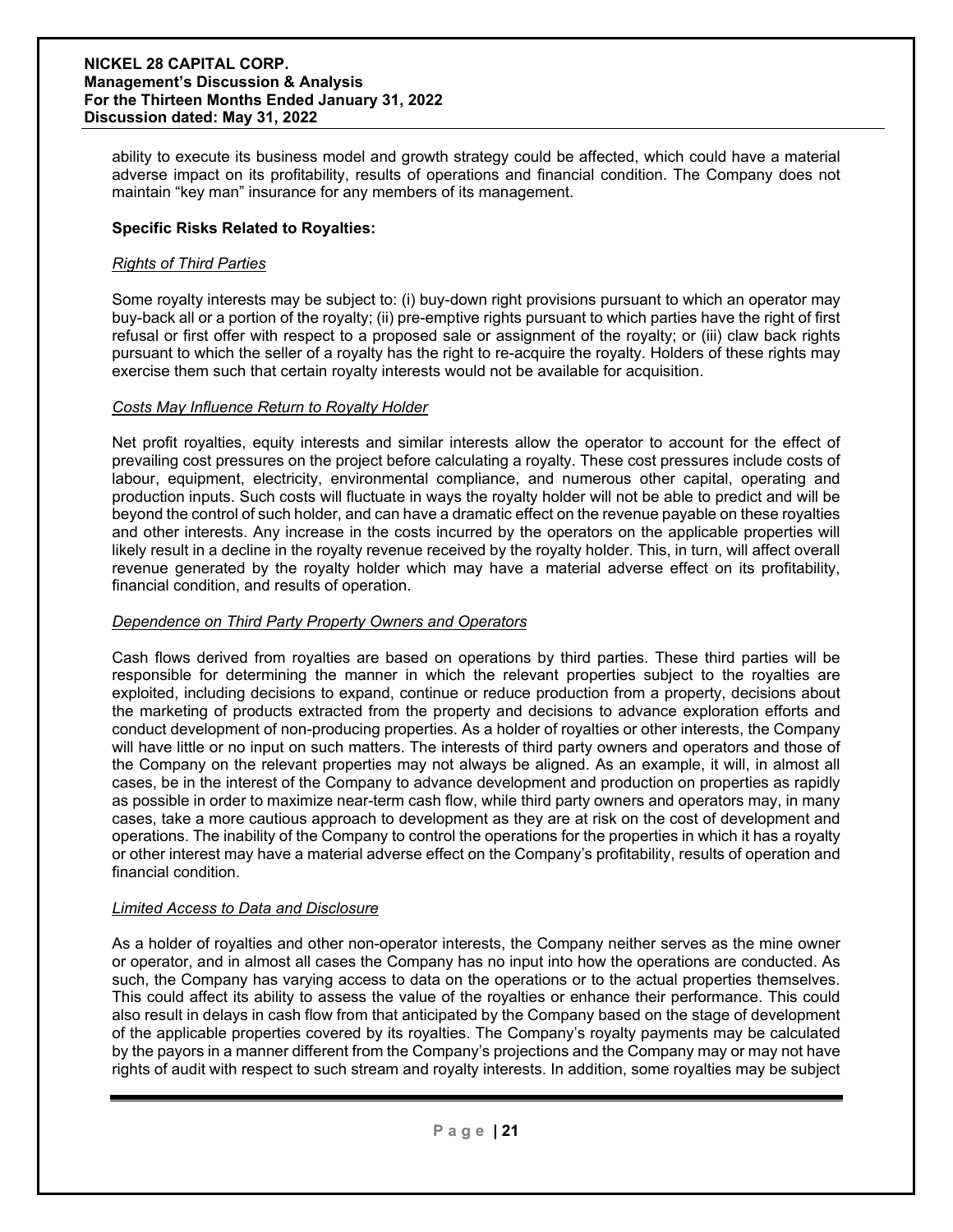to confidentiality arrangements which govern the disclosure of information with regard to royalties and as such the Company may not be in a position to publicly disclose non-public information with respect thereto. The limited access to data and disclosure regarding the operations of the properties in which the Company has an interest, may restrict its ability to assess the value or enhance its performance which may have a material adverse effect on the Company's profitability, results of operation and financial condition.

#### *Royalties May not be Honoured by Operators of a Project*

Royalties are largely contractually based. Parties to contracts do not always honour contractual terms and contracts themselves may be subject to interpretation or technical defects. To the extent grantors of royalty and other interests do not abide by their contractual obligations, the Company may be forced to take legal action to enforce its contractual rights. Such litigation may be time consuming and costly, and as with all litigation, no guarantee of success can be made. Should any such decision be determined adversely to the Company, it may have a material adverse effect on the Company's profitability, results of operations and financial condition.

## **Cautionary Note Regarding Forward-Looking Statements**

This MD&A contains certain forward-looking information and forward-looking statements, as defined in applicable securities laws (collectively referred to herein as "**forward-looking statements**"). These statements relate to future events or the Company's future performance. All statements other than statements of historical fact are forward-looking statements. Often, but not always, forward-looking statements can be identified by the use of words such as "plans", "expects", "is expected", "budget", "scheduled", "estimates", "continues", "forecasts", "projects", "predicts", "intends", "anticipates" or "believes", or variations of, or the negatives of, such words and phrases, or statements that certain actions, events or results "may", "could", "would", "should", "might" or "will" be taken, occur or be achieved. Forwardlooking statements involve known and unknown risks, uncertainties and other factors that could cause actual results to differ materially from those anticipated in such forward-looking statements. The forwardlooking statements in this MD&A speak only as of the date of this MD&A or as of the date specified in such statement. The following table outlines certain significant forward-looking statements contained in this MD&A and provides the material assumptions used to develop such forward-looking statements and material risk factors that could cause actual results to differ materially from the forward-looking statements. In particular, this MD&A contains forward-looking statements pertaining to the following:

- the impact of the ongoing novel coronavirus disease outbreak (Covid19) on the business, operations, financial results and prospects of the Company;
- future debt levels, financial capacity, liquidity and capital resources;
- anticipated future sources of funds to meet working capital requirements;
- future capital expenditures and contractual commitments;
- Ramu's actual and anticipated GHG intensity;
- expectations respecting future production and financial results;
- expectations regarding benefits of certain transactions and capital investments;
- the Company's objectives, strategies and competitive strengths;
- future development activities, including acquiring streams, royalties, and direct interests in mineral properties containing nickel and cobalt;
- the Company's growth strategy;
- expectations with respect to future opportunities;
- expectations with respect to the Company's financial position;
- the Company's capital expenditure programs and future capital requirements;
- capital resources and the Company's ability to raise capital; and